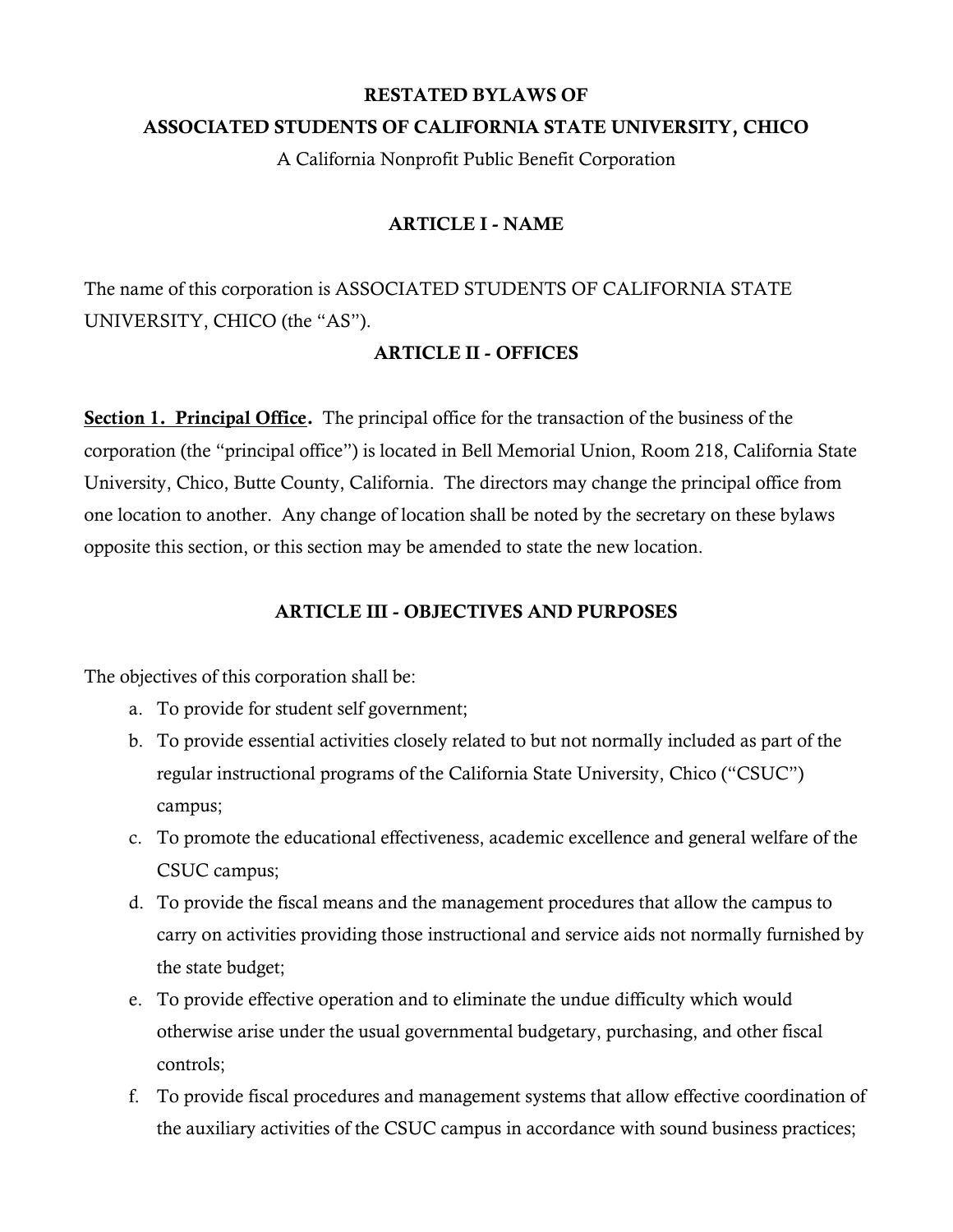- g. To do all other things permitted of a student body organization and a campus auxiliary organization pursuant to California Education Code sections 89300 et seq. and 89900 et seq. and Title 5 of the California Administrative Code, commencing at section 42400; and
- h. To have and exercise all rights and powers conferred on nonprofit public benefit corporations under the laws of California.

#### ARTICLE IV - NONPARTISAN ACTIVITIES

This corporation is organized and operated exclusively for charitable purposes within the meaning of section 501(c)(3) of the Internal Revenue Code. No substantial part of the activities of this corporation shall consist of carrying on propaganda, or otherwise attempting to influence legislation and the corporation shall not participate or intervene in any political campaign (including the publishing or distribution of statements) on behalf of any candidate for public office.

#### ARTICLE V - DEDICATION OF ASSETS

The property of this corporation is irrevocably dedicated to charitable purposes and no part of the net income or assets of this corporation shall ever inure to the benefit of any director, officer, or member thereof or to the benefit of any director, officer, or member thereof or to the benefit of any private person. Upon the dissolution and winding up of the corporation, its assets remaining after payment, or provision for payment, of all debts and liabilities of this corporation, other than trust funds, shall be distributed to a nonprofit fund, foundation, or corporation which is organized and operated exclusively for charitable purposes, which has established its tax exempt status under section 501(c)(3) of the Internal Revenue Code, and which has been approved by the president of California State University, Chico and by the Chancellor of the California State University.

#### ARTICLE VI - MEMBERSHIP

 disposition of all or substantially all of the corporation's assets, on any merger and its terms, and on Section 1. Qualifications and Rights. There shall be one class of membership in this corporation, which shall consist of all students who are classified by CSUC as regularly enrolled. Each member shall have the right to vote, as set forth in these bylaws, on the election of directors, on the any amendment of these bylaws which would materially and adversely affect the rights of the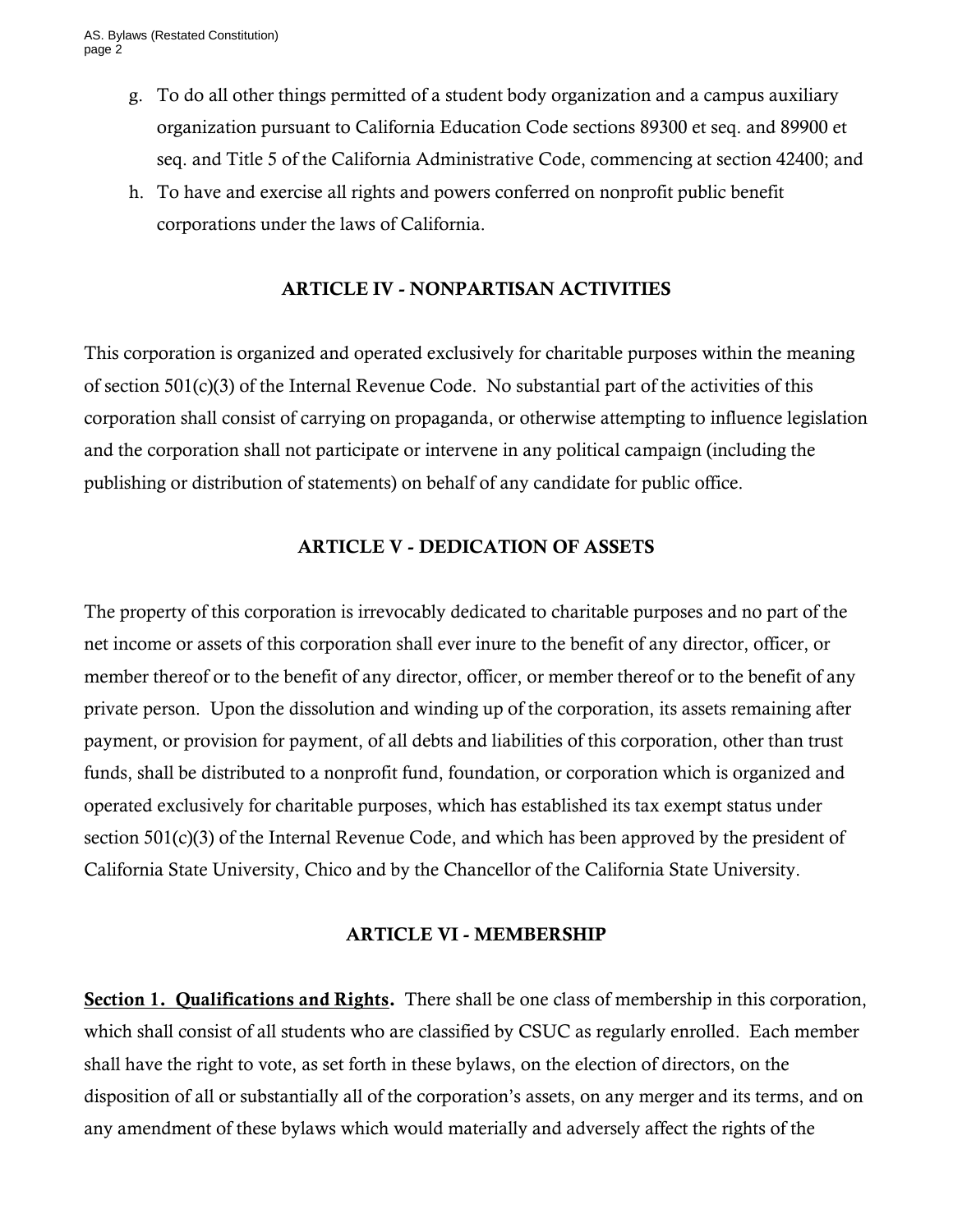members as to voting, and on any election to dissolve the corporation. In addition, each member shall have and be entitled to exercise fully all rights and privileges of members of nonprofit public benefit corporations under California law.

Section 2. Transfer of Membership. Membership in the corporation is not transferable or assignable. Membership shall cease on the member ceasing to be regularly enrolled as a student at CSUC.

## ARTICLE VII - MEETINGS OF MEMBERS

Meetings of the membership, a quorum thereof, notice thereof, and voting thereat shall be conducted and given in compliance with Chapter 5 of the California Nonprofit Public Benefit Corporation Law commencing at Corporations Code section 5510.

# ARTICLE VIII - DIRECTORS

Section 1. Powers. Subject to the provisions of the California Nonprofit Public Benefit Corporation Law and any limitations in the articles of incorporation and these bylaws relating to action required to be approved by the members, the business and affairs of the corporation shall be managed, and all corporate powers shall be exercised, by or under the direction of the Board of Directors (the "Board"). Except as otherwise expressly provided in these Bylaws, Board action shall be taken by the affirmative vote of a majority of the directors present, a quorum being present. Pursuant to Corporations Code section 5210, and in recognition of the objectives and purposes of the corporation and its being an integral part of the CSUC campus as a student body organization and as a campus auxiliary organization, the management of student government affairs, of auxiliary services including without limitation bookstore, food service and financial and accounting services, and of the student union building and the Wildcat Recreation Center shall be delegated to the committees described in Article IX, Section 1 below, provided, however, that the management of these activities and affairs shall be exercised under the ultimate direction of the board, a two-thirds plus one vote of the directors voting, a quorum being present, being required to override a decision or action by any of such committees.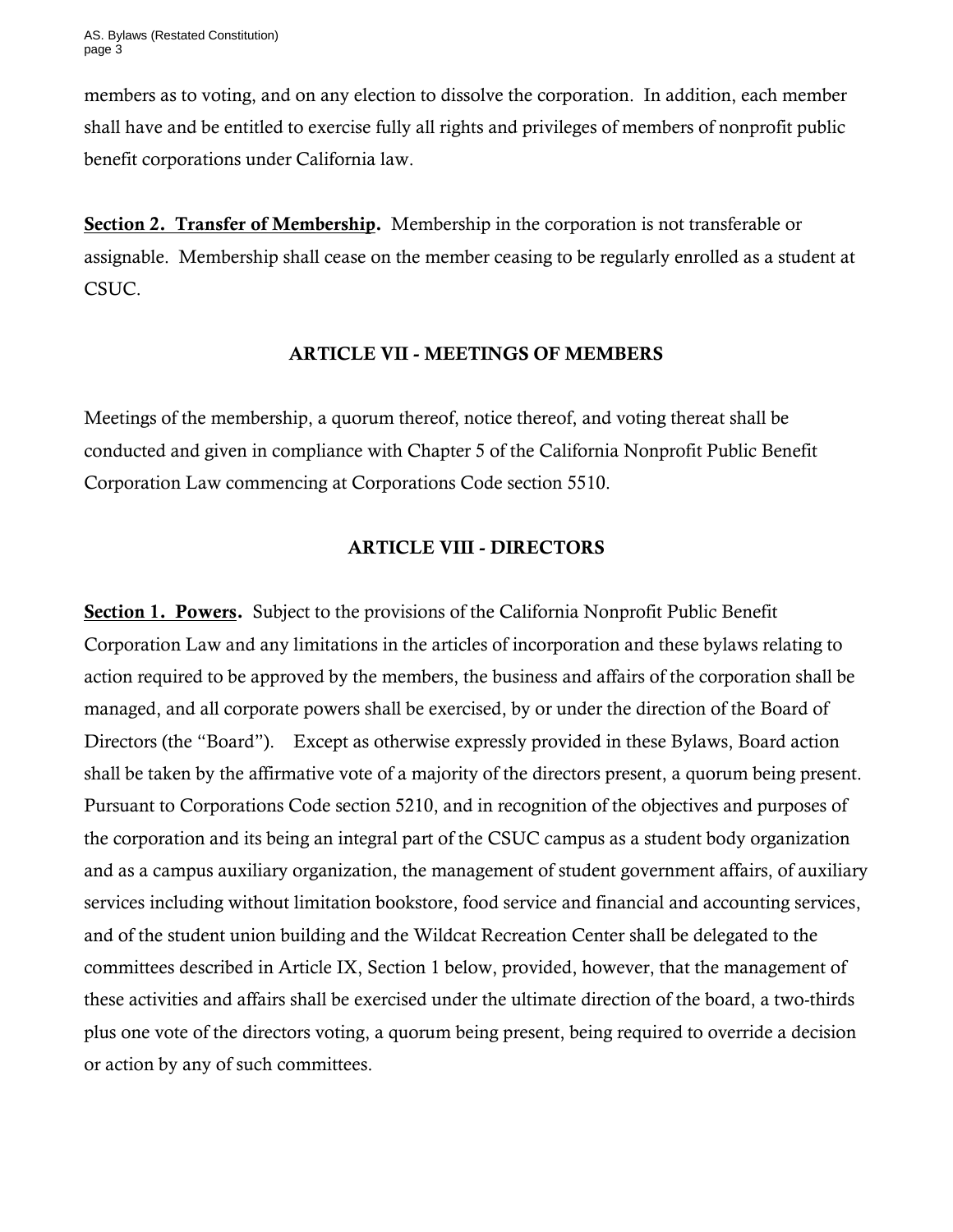Section 2. Number and Qualifications of Directors. The authorized number of directors shall be nine, six of whom shall be members of the corporation elected annually by the members of the corporation at large and three of whom shall be designated and need not be members of the corporation. Directors need not be residents of the State of California.

The six directors (the "Student Directors") who shall be elected annually by the members shall be the AS President, Executive Vice President, Vice President of Business and Finance, Vice President of Facilities and Services, Director of University Affairs, and Director of Social Justice and Equity. The AS President, Executive Vice President, Vice President of Business and Finance, and the Vice President of Facilities and Services are sometimes referred to herein collectively as the "Executives."

(a) The Student Directors shall possess at the time they file for and/or hold office the following minimum qualifications: (1) If enrolled as undergraduate students, they must be enrolled in six units while running for and earn at least nine units of credit per semester while holding office. They must have a 2.0 cumulative GPA and maintain a 2.0 campus GPA each semester in office; (2) undergraduate students shall have completed a minimum of 45 college class units but no more than 135 college class units at the time of filing, 12 of which shall have been earned at CSUC: (3) if enrolled as post-baccalaureate students, they must be enrolled in and earn at least six units of credit per semester, and be enrolled and making satisfactory progress in a degree program while running for and/or holding office. They also must have and maintain a post-baccalaureate minimum cumulative campus GPA of 2.0; (4) graduate students must have completed a minimum of six units earned at CSUC, but no more than 38 graduate class units overall at the time of filing. If undergraduate work was taken at CSU, Chico, those undergraduate units will count towards the six required units; (5) undergraduates and graduate students shall have been enrolled in and shall have completed at least one semester at CSUC immediately preceding that in which they file for and/or assume office and be enrolled as a student at CSUC for the semester immediately following such completed semester at the time they file for and/or assume office of the corporation; and, (6) neither shall they be on academic or disciplinary probation at any time during any semester in which they run for or hold office. In addition, the AS Vice President of Business and Finance shall possess such additional qualifications, if any, that may be determined from time to time by the Board. These may include, but not be limited to, the successful completion of undergraduate or graduate college classes in the subject areas of business, accounting, finance, economics, and law.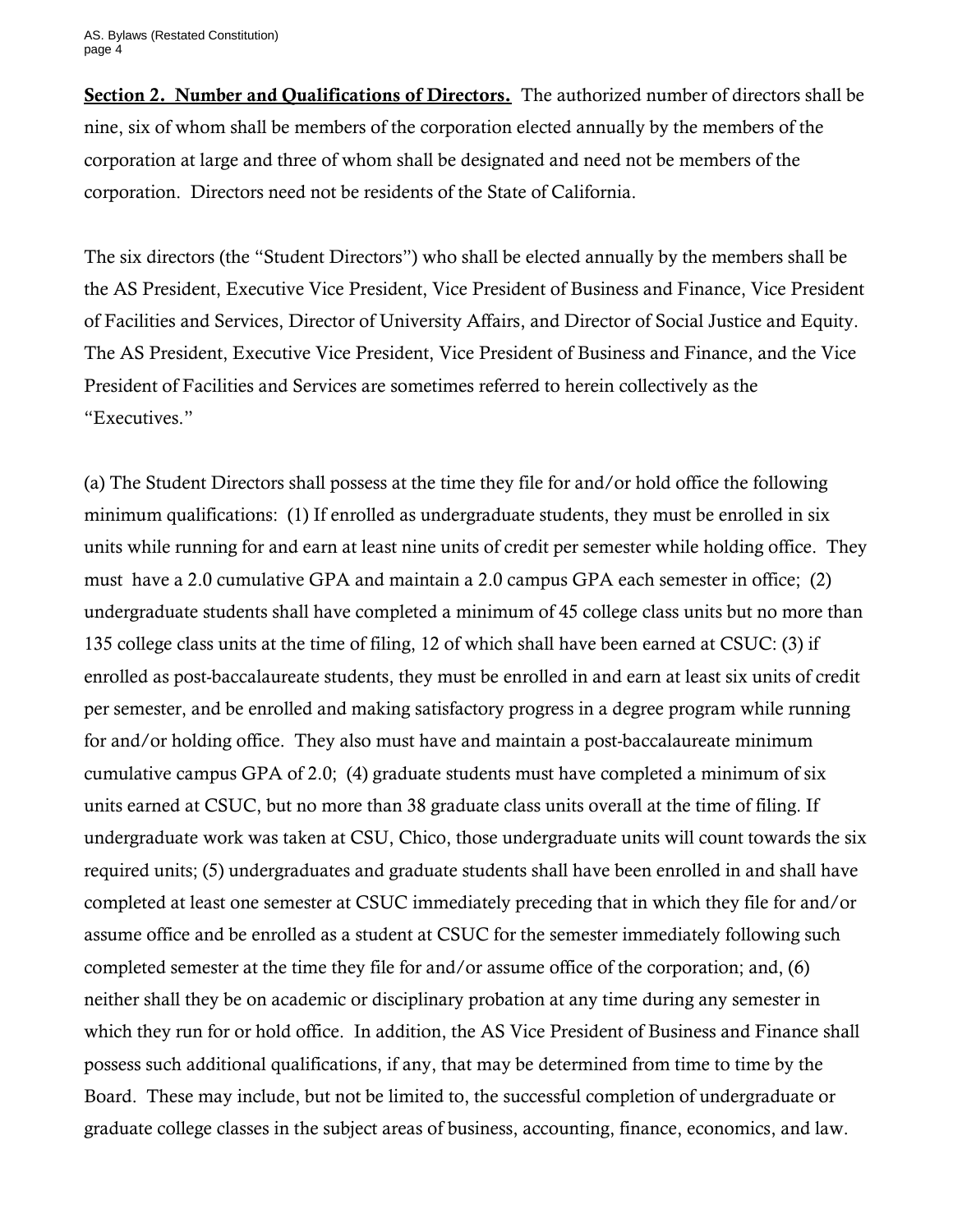AS. Bylaws (Restated Constitution) page 5

 The additional elected officers of the corporation (the "Commissioners") who serve on the Government Affairs Committee also shall possess all of the same qualifications of the Student Directors as listed above, including the requirement that they shall have completed and earned 12 college class units at CSUC if an undergraduate, or 6 if a graduate student, but they shall not be required (i) to have completed a minimum of 45 college class units or (ii) to have been enrolled in and completed at least one semester at CSUC immediately preceding that in which they file for and/or assume office. The Student Directors and Commissioners are sometimes referred to herein collectively as the "Elected Officers."

(b) The three designated directors (the "Designated Directors") shall be the CSUC Vice President for Business and Finance, the CSUC Vice President for Student Affairs, and a member of the staff or of the tenured faculty of CSUC jointly selected by the Executives, on the one hand, and by the CSUC President, on the other.

Section 3. Obligations of Elected Officers. As a condition of filing for and/or holding office, all of the Elected Officers shall be required to attend the Fall and Spring orientation programs conducted by the corporation for them. An Elected Officer who fails to attend these programs without good cause may be removed as an Elected Officer of the corporation by the Board by the affirmative vote of at least two-thirds of the directors present, a quorum being present. In such event, the Board shall declare vacant their office and such vacancy shall be filled in the manner provided in Section 6 below. The approved list of causes to miss scheduled orientations and trainings are: personal and family illness, emergency, or Associated Students related business requiring a representative to be unavailable, at jury or witness duty, military service, internships (unit bearing or not unit bearing). Other causes not listed must go to the Board of Directors for approval by a majority vote.

As a further condition of filing for and/or holding office, all Student Directors shall be required to attend all meetings of the Board, and the Commissioners shall be required to attend all meetings of the standing committee on which they serve. An Elected Officer who during the term of their office misses three meetings without good cause shall, at the meeting of the Board or Committee next following the third meeting of the Board or Committee missed by such Elected Officer, be removed as an Elected Officer of the corporation and the Board or Committee shall declare vacant their office and fill such vacancy in the manner provided in Section 6 below.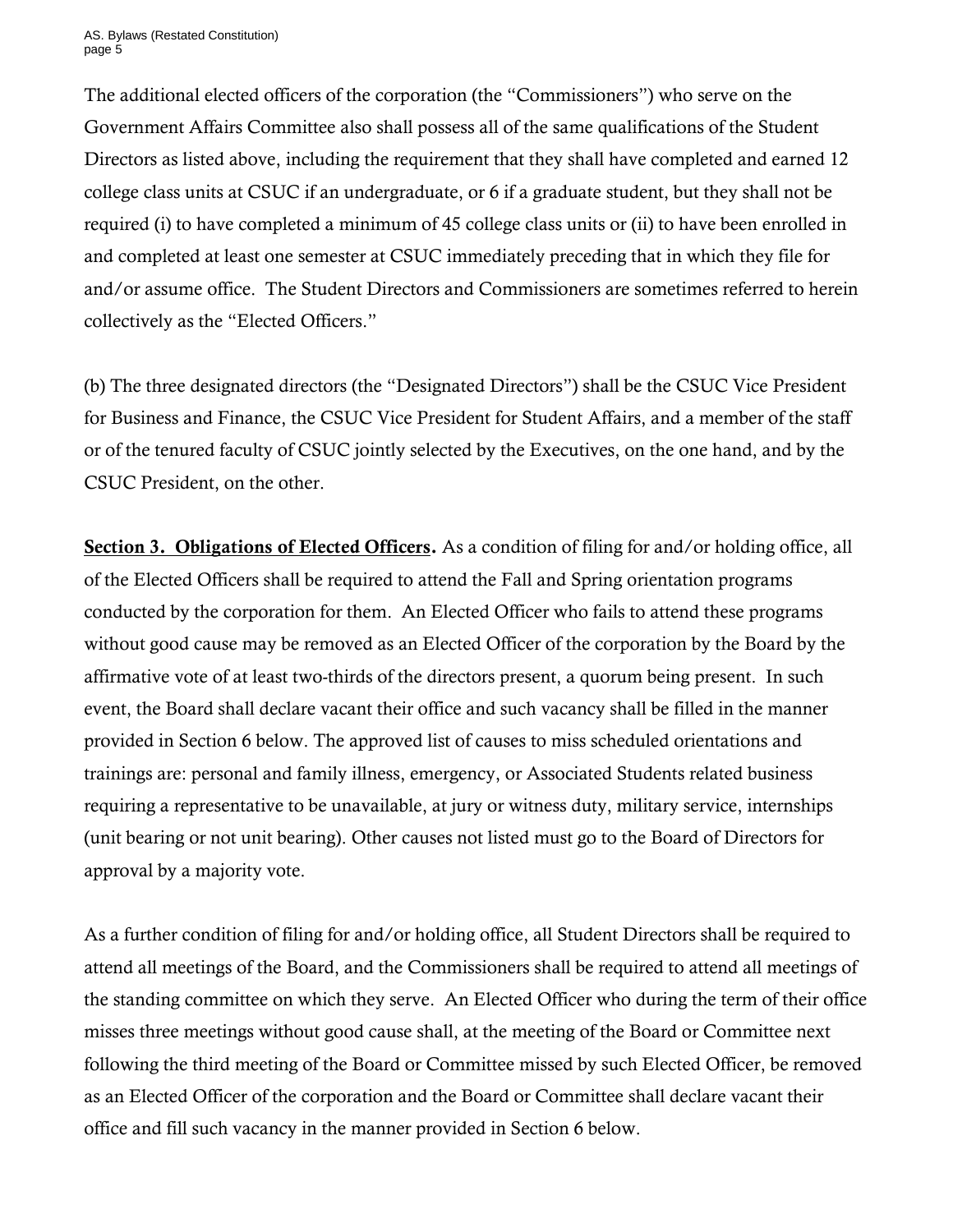The foregoing shall in no way be construed to lessen or amend the duties of an Elected Officer as set forth herein, under rules, regulations or policies duly adopted by the Board or by a standing committee, under any contract between the corporation and an Elected Officer, or otherwise under law. The full and faithful performance of such duties by each Elected Officer shall be a continuing qualification of the office and should an Elected Officer fail or cease to perform such duties, they may be removed as an Elected Officer and their office declared vacant by the board by a two-thirds vote of the directors present, a quorum being present.

 otherwise expressly stated to be calendar days, the word "days" shall mean instructional days, or Section 4. Election and Term of Office. The Elected Officers shall be elected annually from the candidates running for such offices by the members of the corporation voting at a general election to be conducted by online ballots or, upon a member's request, by written ballot in the Spring of each year pursuant to procedures established by the Board. For a period of time not to exceed 15 days preceding their assumption of office, newly elected Elected Officers shall be obligated to attend all meetings which by reason of their office they would be obliged to attend were they office holders and to consult and work with their predecessors in office. For purposes of these bylaws, unless days on which classes are being taught at CSUC. During such period, such newly elected Elected Officers shall be entitled to such compensation, if any, as the Board may determine from time to time. The term of office of the Elected Officers shall be approximately one year, commencing upon their assumption of office and continuing until their successors assume office following the general election in the Spring of the succeeding year.

Section 5. Term of Office of Designated Directors. The term of office of the Designated Directors who hold office by virtue of their being the CSUC Vice President for Business and Finance and CSUC Vice President Student Affairs shall be continuous and shall not be affected by a change or changes in the person or persons holding such position or positions. The Designated Director appointed from the staff or the tenured faculty of CSUC shall be appointed and selected in April of even-numbered years. They shall serve for two years, until their successor has been appointed and assumed office. There shall be no limit on the number of consecutive terms of office the appointed Designated Director may hold.

## Section 6. Vacancies.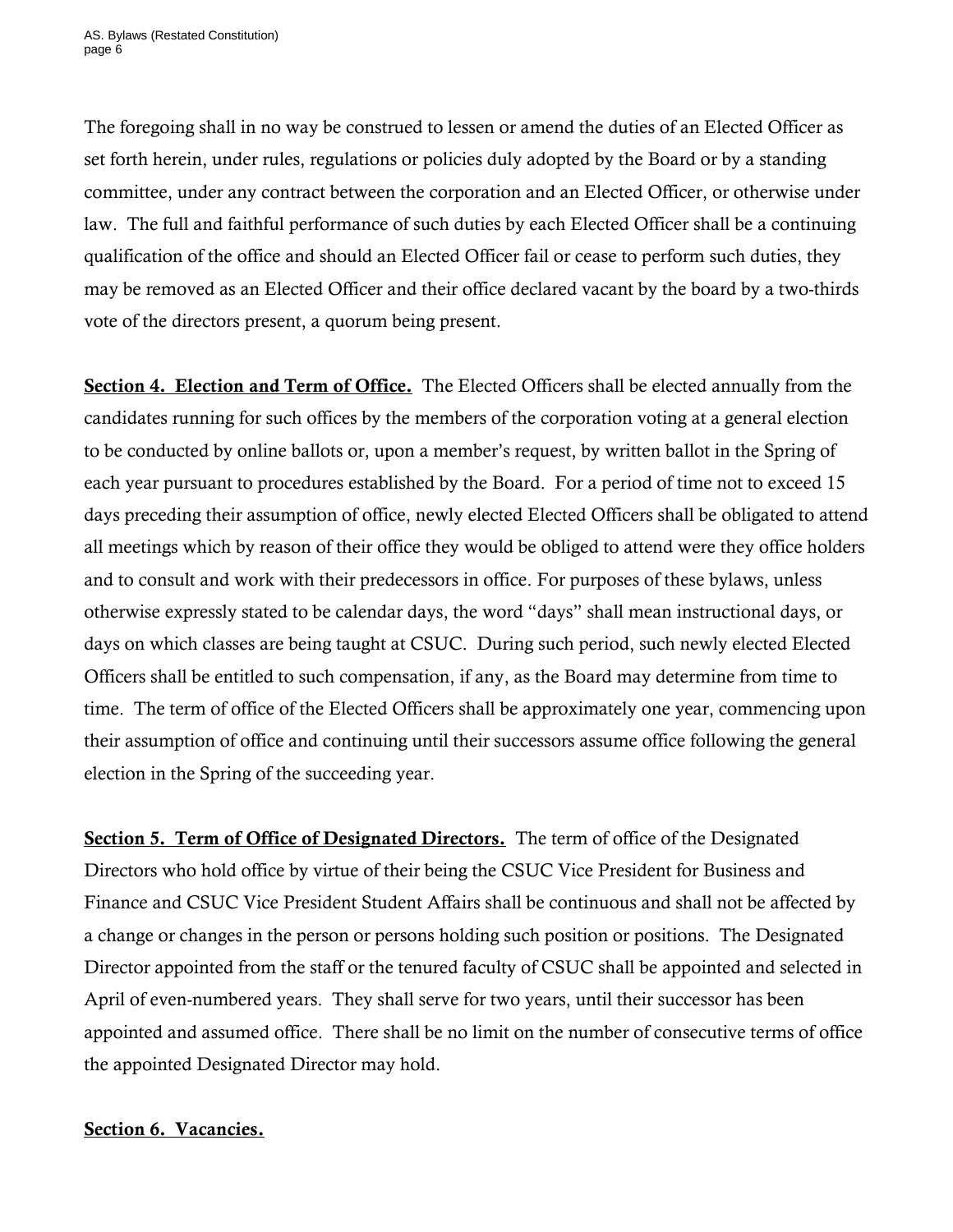- a. Events Causing Vacancy. A vacancy or vacancies in the Board of Directors shall be deemed to exist on the occurrence of the following:
	- (1) The death, resignation or removal of any director;
	- (2) The declaration by resolution of the Board of Directors of a vacancy of the office of a director who has been declared of unsound mind by an order of court or convicted of a felony or has been found by final order of judgment of any court to have breached a duty under sections 5230 et seq. of the California Nonprofit Public Benefit Corporation Law; or,
	- (3) An increase in the authorized number of directors.
- b. Resignations. Except as provided in this paragraph, any director may resign, which resignation shall be effective on giving written notice to the AS President unless the notice specifies a later time for the resignation to become effective. No director may resign if by reason of such resignation, the corporation would be left without a duly elected director or directors in charge of its affairs.
- number of directors shall have the effect of removing any director before the director's c. No Vacancy or Reduction of Number of Directors. No reduction of the authorized term of office expires.
- d. Filling Vacancies. A vacancy in the office of the AS President shall be filled by the AS Executive Vice President. A vacancy in the office of any other Elected Officer shall be filled by approval of the Board. Any person appointed to fill a vacancy shall possess the qualifications of the office to which they are to be appointed.

A vacancy in the directorship held by the CSUC Vice President for Business and Finance or by the CSUC Vice President for Student Affairs shall be filled by the person appointed by the CSUC President to replace such person and who holds such position, even if in an interim capacity. A vacancy in the office of the appointed Designated Director shall be filled by appointment by the joint decision of the Executives, on the one hand, and the CSUC President, on the other.

Section 7. Meetings. Meetings of the Board may be held at any place within the State of California that has been designated from time to time by the Board. In the absence of such designation, regular meetings shall be held at the principal office of the corporation. Special meetings of the Board shall be held at the place designated in the notice of the meeting or, if not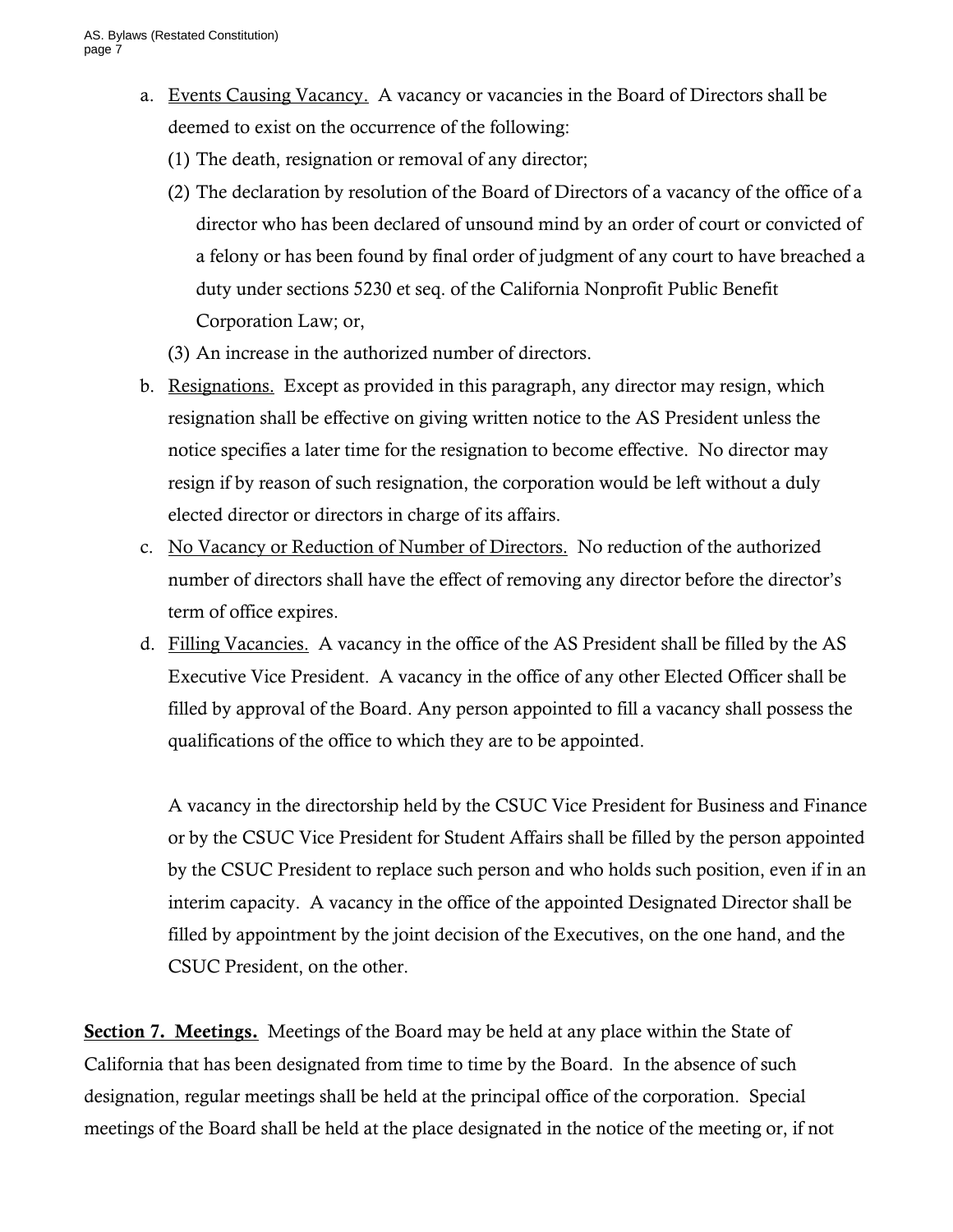AS. Bylaws (Restated Constitution) page 8

stated in the notice, or if there is no notice, at the principal office of the corporation. Notwithstanding the above provisions of this Section 7, a regular or special meeting of the Board may be held at any place consented to in writing by all the Board members, either before or after the meeting. If consents are given, they shall be filed with the minutes of the meeting.

Meetings and notices thereof shall be called, conducted and given in accordance with California Corporations Code section 5211. A majority of the directors authorized in these Bylaws shall constitute a quorum. Action of the Board other than to override a decision or action of a standing committee or to amend these Bylaws shall require a simple majority vote of the directors voting, a quorum being present. Notwithstanding the foregoing, a meeting of the Board may be called by any one director if the purpose of such meeting is to review an Executive Order issued by the AS President, provided the call of such meeting complies with any requirements therefor that may be established from time to time by the Board.

Section 8. Action Without Meeting. Any action required or permitted to be taken by the Board may be taken without a meeting, if all members of the Board consent in writing to that action. Such action by written consent shall have the same force and effect as a unanimous vote of the Board. Such written consent or consents shall be filed with the minutes of proceedings of the Board.

Section 9. Compensation of Elected Officers. Elected Officers shall be entitled to compensation, if any, as may from time to time be determined by the Board as it in its discretion deems appropriate, a vote of two-thirds plus one of the directors present, a quorum being present, being required. In determining such amounts, the Board shall consider, among other things, the particular office, the duties thereof, the time expended therefor, the ability of the Elected Officer to otherwise be employed, and the annual financial needs of a CSUC student living off campus as determined by the CSUC Financial Aid Office. Compensation for an Elected Officer who misses without good cause the Fall or Spring orientation program conducted by the corporation for its elected officers or a meeting or meetings of the Board, committee or sub-committee on which they serve or who chronically fails or neglects to perform the duties of their office, including, without limitation, the duty of maintaining the requisite weekly office hours attendant to such office, may be withheld or reduced by the Board upon the affirmative vote of a two-thirds vote of the directors present, a quorum being present.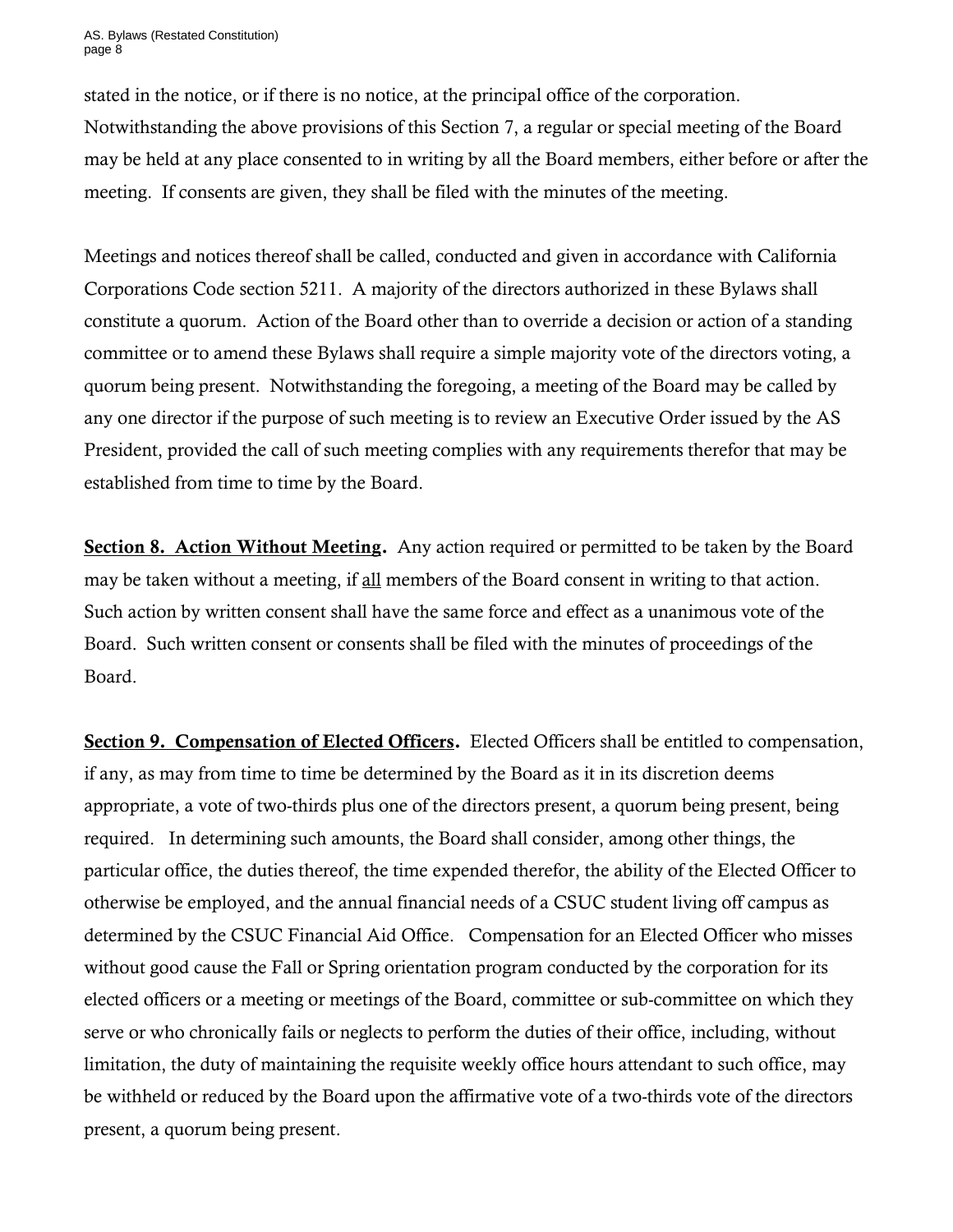Section 10. Proxies. Use of voting proxies by directors shall not be permitted.

#### ARTICLE IX – COMMITTEES

Section 1. Standing Committees. Pursuant to these Bylaws and California Corporations Code section 5210, there shall be three standing committees of the corporation, to which the Board shall delegate management of (i) student government affairs, (ii) auxiliary services, including without limitation bookstore services, food services and financial and accounting services, and of (iii) the student union and Wildcat Recreation Center buildings and services, provided, however, that the management of these affairs and activities shall be exercised under the ultimate direction of the Board, a two-thirds plus one vote of the directors voting, a quorum being present, being required to override a decision or action by any of such committees. Rules of governance of each standing committee shall be established by a majority vote of the members of each such committee, a quorum being present, at its first meeting after the general election in the Spring of each year at which the newly elected Student Directors and Commissioners take office. Use of voting proxies by any standing committee or sub-committee member is not allowed.

The committees, their composition, and authority shall be as follows:

- a. Government Affairs Committee.
	- (1) **Authority**. The Government Affairs Committee ("GAC") shall have authority, subject to the ultimate direction of the Board as set forth above, over all matters involving or in any way connected with student government, including, without limitation, academic affairs, activity fees, communications, community affairs, sustainability affairs, diversity affairs, programs and organizations, and utilization of campus facilities made available to it for student government purposes by CSUC or, with respect to space within the student union building or Wildcat Recreation Center, by the Bell Memorial Union Committee as provided in Section 1.c. below.
	- (2) Composition. GAC shall be comprised of not less than 12 nor more than 15 members, including at least eight (8) students and four (4) non-students, as follows:
		- (a) Student members shall include at a minimum the following: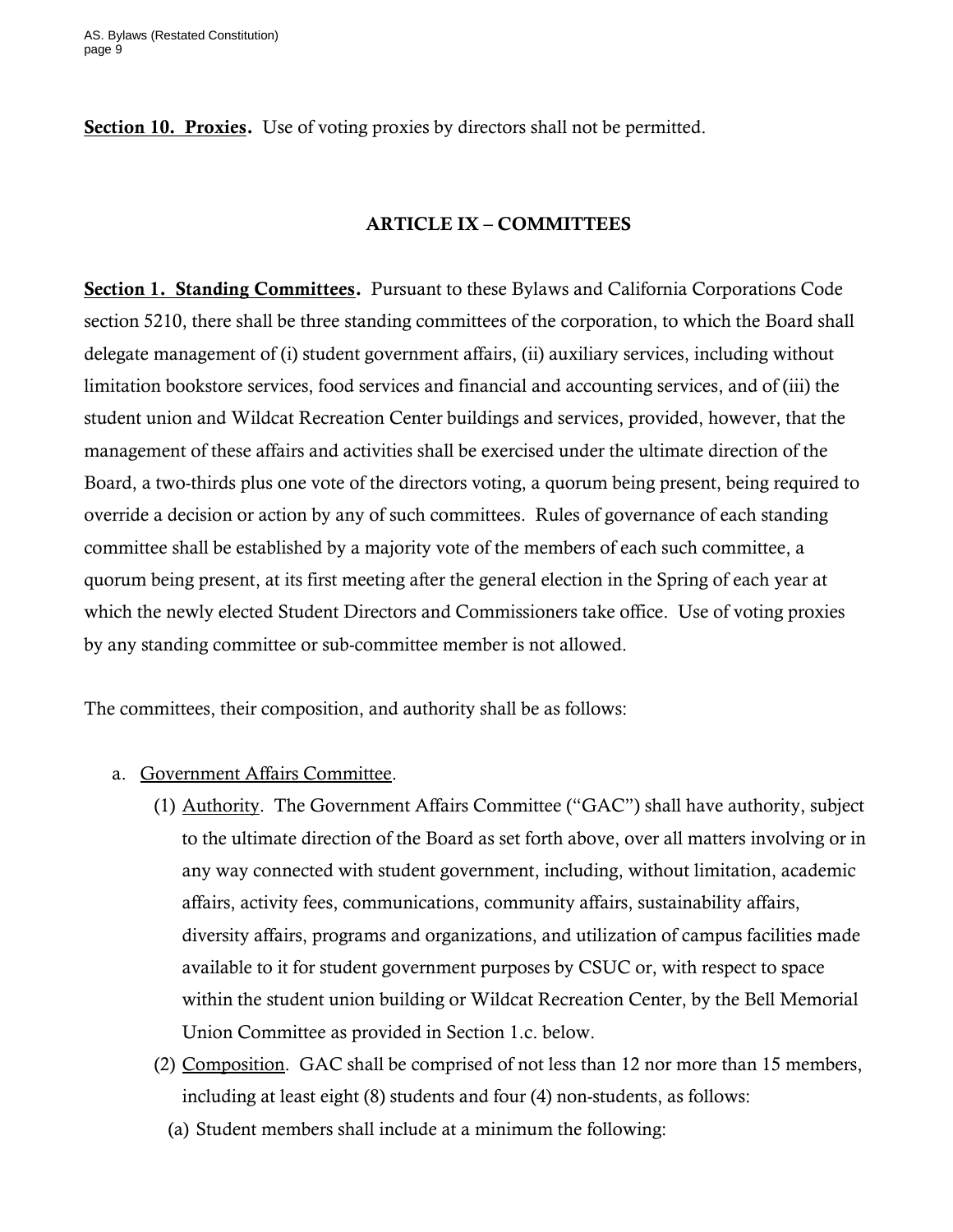(1) The AS Executive Vice President, who shall be chair of GAC and shall not be entitled to vote except in case of a tie vote;

(2) The AS President, Director of University Affairs, Director of Social Justice and Equity, and such Commissioners elected to serve on GAC not to exceed seven, as may be determined from time to time by the Board on the recommendation of GAC. As of the date hereof, there are four Commissioners, being the Commissioners of Community Affairs, Legislative Affairs, Student Engagement and Advocacy, and Sustainability Affairs, each of whom shall have one vote; and,

(3) Such other student members, not to exceed three, that GAC may appoint from time to time, all of whom shall serve in an ex-officio capacity and none of whom shall have a vote. The members appointed by GAC, if any, will be determined by GAC by a simple majority vote of its voting members, a quorum being present, and shall hold office for the term designated upon their appointment, and shall have such duties and responsibilities as shall be conferred upon them by GAC.

- Office ("AAO Representative"), both of whom shall be designated by the CSUC (b) Non-student members, none of whom shall be entitled to vote on any matters before GAC, shall be the CSUC Vice President for Student Affairs, whose term shall be continuous, and, one representative each from the University Student Life and Leadership Office (the "SLL Representative") and the University Academic Affairs President, and a representative (the "Alumni Representative") of CSUC designated by the CSUC Alumni Association, and a representative of the University Office of Diversity and Inclusion (UODI). The SLL, AAO, Alumni and UODI Representatives each shall be appointed in April of even-numbered years and shall serve for two years. There shall be no limit on the number of consecutive terms of office that they may hold. Vacancies in these offices shall be filled by designation of the University President or by the Alumni Association, whichever the case may be.
- (3) Election and Qualifications of Commissioners. The AS Commissioners of Community Affairs, Legislative Affairs, Student Engagement and Advocacy, and Sustainability Affairs shall be elected in the general election held in the Spring of each year. Pursuant to Article VIII, Section 3. above, they shall be obligated to attend such meetings and perform such duties as required by their offices for a period not to exceed 15 days immediately preceding their assumption of office. The Commissioners shall have such duties and responsibilities as shall be conferred upon them by GAC, with the approval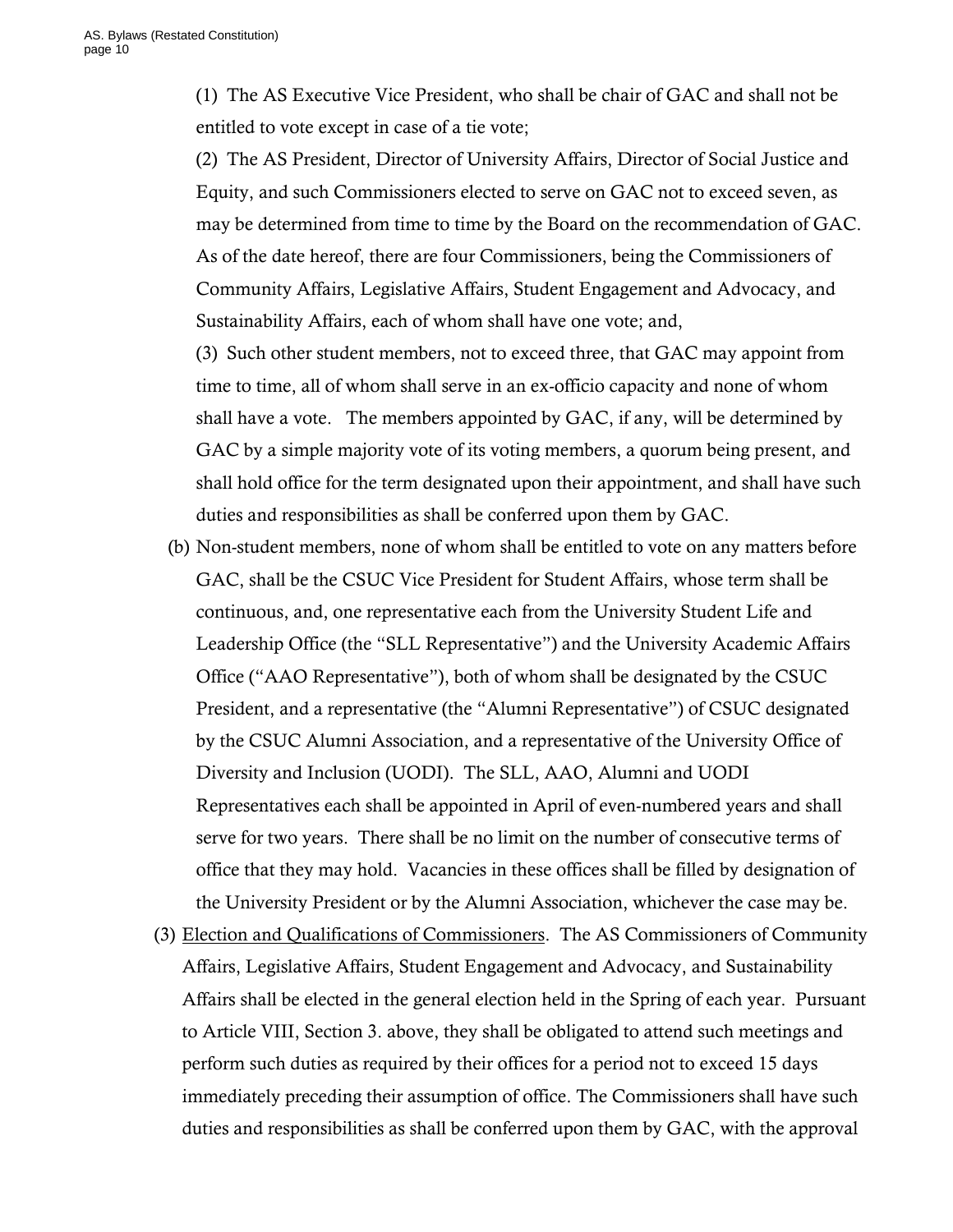of the Board. A vacancy in the office of a Commissioner shall be filled by the Board in the same manner as provided for Student Directors other than the AS President, as set forth in Article VIII, Section 6 above, upon the recommendation of GAC.

- (4) Sub-Committees. Sub-committees of GAC may be established from time to time by GAC. Sub-committees shall have such authority as shall be delegated to them by GAC, subject to the ultimate direction of GAC and of the Board, as set forth above. The composition of any rules and procedures for the governance of the sub-committees shall be designated by GAC.
- (5) Staff Participation. Unless otherwise directed by GAC, the Director of AS Programs and Government Affairs and such other staff employed by the corporation as directed by GAC shall attend and participate in all GAC meetings.

## b. Associated Students Businesses Committee.

- (1) Authority. The Associated Students Businesses Committee ("ASBC") shall have authority, subject to the ultimate direction of the Board as set forth above, over all matters involving or in any way connected with auxiliary services provided on the CSUC campus, including, without limitation, bookstore services, food services, financial and accounting services, and utilization of campus facilities made available to it for auxiliary services purposes by CSUC or, with respect to space within the student union building or Wildcat Recreation Center, by the Bell Memorial Committee as provided in subsection c. immediately below. Without limiting the foregoing, ASBC shall be responsible for the following: (1) Recommending to the Board broad policies and procedures needed for the successful operation of the auxiliary services, with a view towards both short-term and long-term objectives; (2) overseeing implementation of such policies and procedures and reviewing and recommending to the Board adjustments and the same as necessary for the successful operation of the auxiliary services; (3) consulting and counseling with management responsible for conduct of the commercial auxiliary operations; (4) recommending to the Board the selection, and, where necessary, the termination of the employment of the manager of any of the auxiliary service operations; and, (5) consulting with the Board from time to time with respect to the auxiliary services and short-term and long-term budgetary planning.
- (2) Composition. ASBC shall be comprised of eight (8) members, including four students and four non-students, as follows: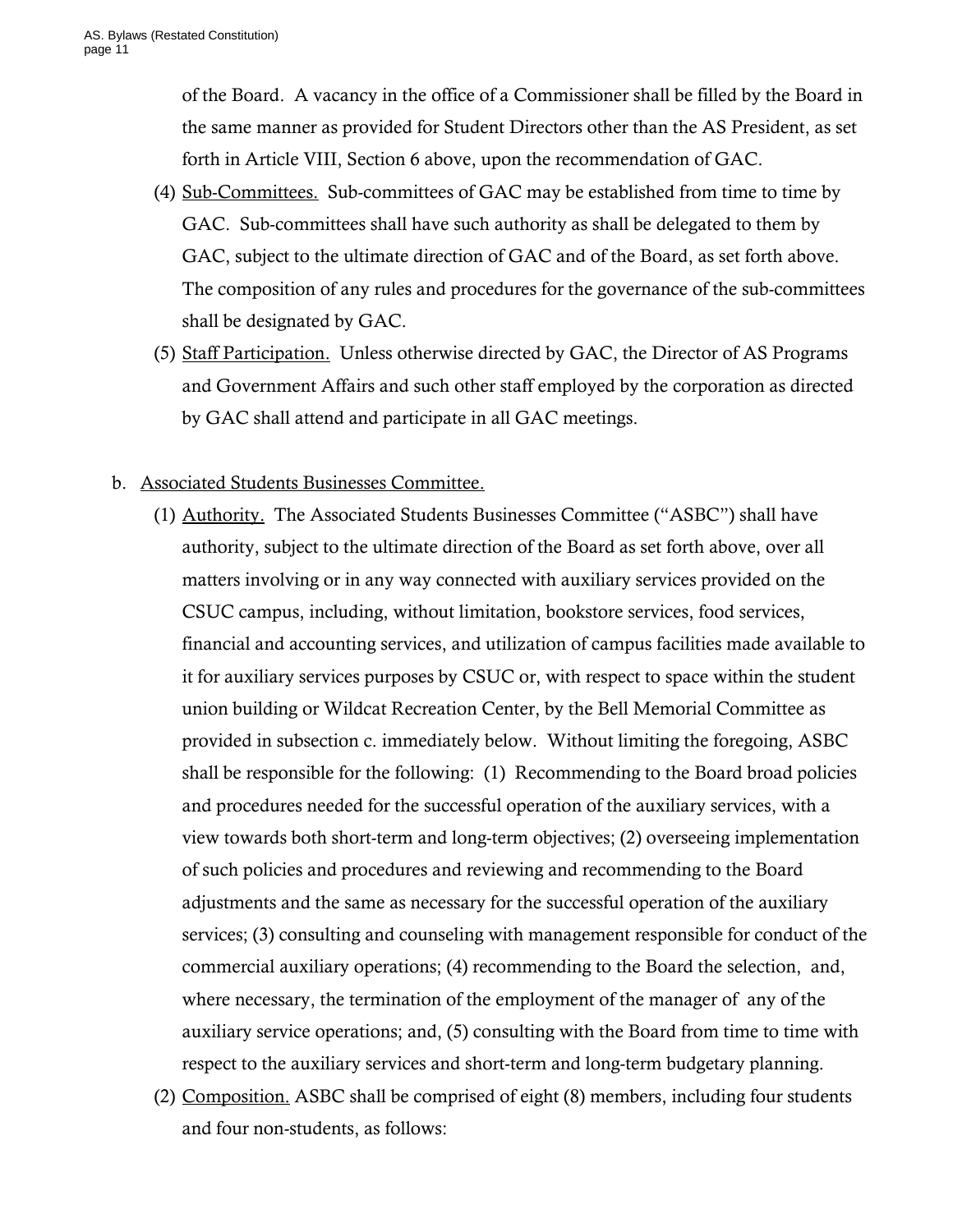- (a) Student members shall be the AS Vice President of Business and Finance, who shall be chair of ASBC, a declared business or economics major at CSUC appointed by the Executives, a student appointed by GAC, and a student jointly nominated by the AS Vice Presidents of Facilities and Services and of Business and Finance and approved by the Board, who will serve on both the ASBC and the Bell Memorial Union Committee. These members will serve for a term of one year, from their election or appointment following the general election in the Spring of each year and continuing until their successors take office the next succeeding year following general election in the Spring of that year. A vacancy in the office held by the any of above mentioned appointed members shall be filled in the manner provided in Article VIII, Section 6. above, with respect to the AS Vice President of Business and Finance, and with respect to the others by appointment in the same manner as provided above.
- (b) Non-student members shall be the CSUC Vice President for Business and Finance, or designee, two members designated by the CSUC President, whose term shall be continuous, and a faculty member or University staff, selected jointly by the Executives, on the one hand, and the CSUC President, on the other, in April of even numbered years, and shall serve for two years. These appointments shall meet certain general business qualifications as may be determined by the persons so designating such member. There shall be no limit on the number of consecutive terms of office that they may hold.
- (3) Sub-committees. Sub-committees may be established from time to time by ASBC. Sub-committees shall have such authority as shall be delegated to them by ASBC, subject to the ultimate direction of ASBC and the Board as set forth above. The composition of any rules and procedures for the governance of the sub-committees shall be designated by ASBC.
- (4) Staff Participation. Unless otherwise directed by ASBC, the Executive Director and such other staff employed by the corporation as directed by ASBC shall attend and participate in all ASBC meetings.
- c. Bell Memorial Union Committee.
	- (1) **Authority.** The Bell Memorial Union Committee ("BMUC") shall have the authority, subject to the ultimate direction of the Board as set forth above, over all matters involving or in any way connected with the student union building and the Wildcat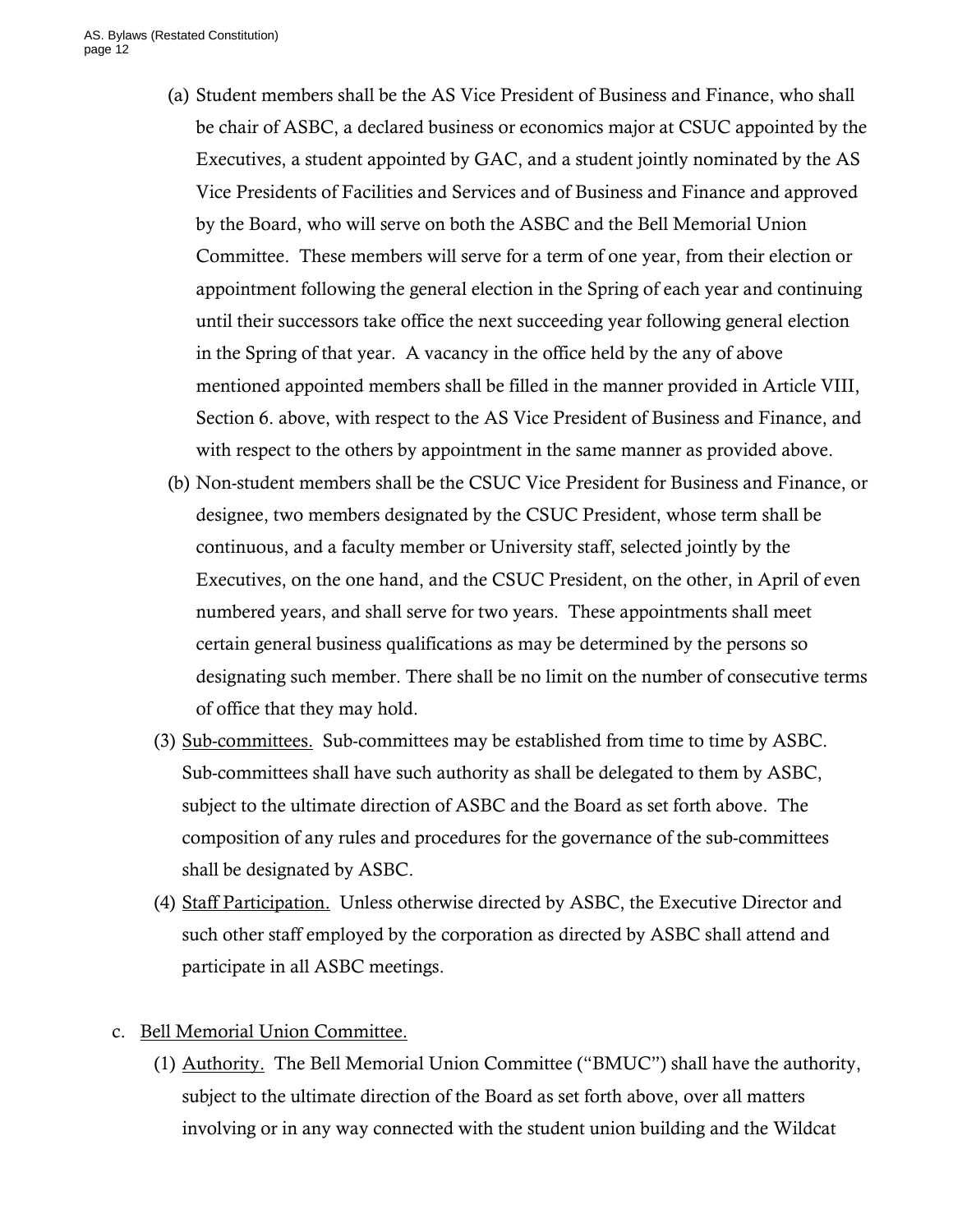Recreation Center including, without limitation, utilization and allocation of space therein for, among other purposes, student government and for auxiliary services purposes upon such terms and conditions as it may determine appropriate, expansion thereof, and provisions of services thereof.

- (2) Composition. The BMUC shall be comprised of eleven (11) members, including seven students and four non-students, as follows:
	- (a) Student members shall be as follows: The AS Vice President of Facilities and Services, who shall be chair of BMUC and shall not be entitled to vote except in the case of a tie ; four students designated and approved by a group consisting of the AS Vice President of Facilities and Services and the non-student members designated below excluding the SLL Representative; a student appointed by GAC, and the student also appointed to serve on ASBC as provided by Article IX, Section 1.(b)(2) above. Student members shall serve a term of one year, commencing after the general election in the Spring of each year and continuing until their successors assume office the next succeeding year following the general election in the Spring of that year. A vacancy in any of the appointive offices shall be filled by appointment in the same manner as originally appointed.
	- (b) Non-student members shall be as follows: A faculty member or University staff selected jointly by the Executives, on the one hand, and by the CSUC President, on the other, who must possess such qualifications as may be determined from time to time by the Board; a representative selected by the CSUC Staff Council; an alumnus or alumna designated by the CSUC Alumni Association; and a SLL representative designated by the CSUC President, who alone among the non-student members shall be non-voting. All non-student members excepting the Staff Council representative and alumnus or alumna shall be designated and shall assume office after the general election in the Spring of even-numbered years and shall hold office for two years and until their successors have assumed office. The Staff Council representative and the alumnus or alumna shall be designated and shall assume office after the general election in the Spring of odd-numbered years and also shall serve for two year terms beginning on their designation. There shall be no limit on the number of consecutive terms of office that may be held by the non-student members of BMUC. Vacancies in these offices shall be filled as provided in Article VIII. Section 6. above, with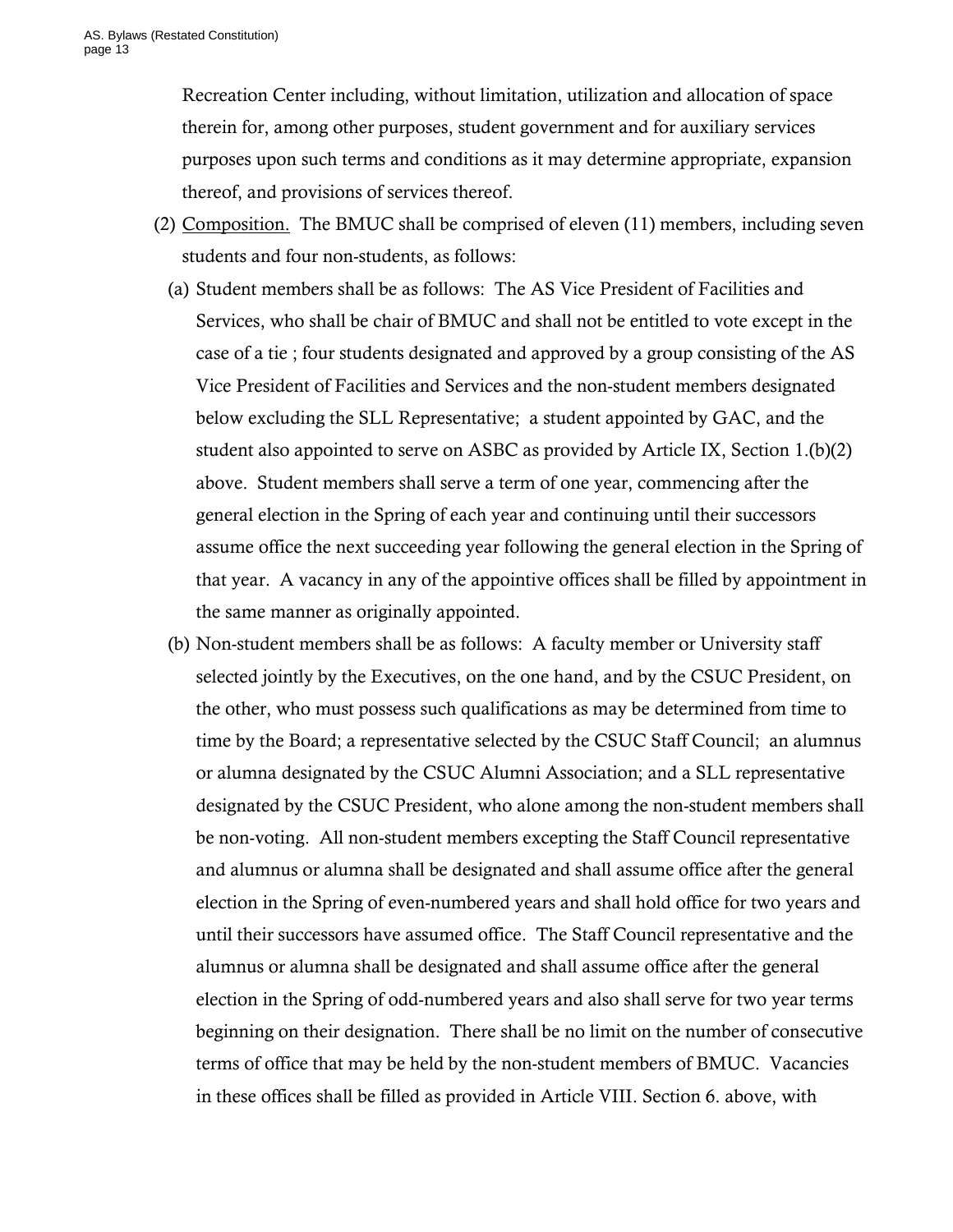respect to the AS Vice President of Facilities and Services and with respect to the others by appointment in the same manner as provided above.

- (3) Sub-Committees. Sub-committees of BMUC may be established from time to time by BMUC. Sub-committees shall have such authority as shall be delegated to them by BMUC, subject to the ultimate direction of the Board, as set forth above. The composition of and the rules and procedures for the governance of the sub-committees shall be as designated by BMUC.
- (4) Staff Participation. Unless otherwise directed by BMUC, the AS Executive Director and such other staff employed by the corporation as directed by BMUC shall attend and participate in all BMUC meetings.

Section 2. Other Committees. The Board may designate one or more committees, each consisting of two or more directors, to serve at the pleasure of the Board. Any committee shall have the authority granted it by the Board, except that no committee may:

- a. Take any final action on matters which, under the Nonprofit Public Benefit Corporation Law of California, also requires the members' approval;
- b. Fill vacancies on the Board or in any committee which has the authority of the Board;
- c. Fix compensation of the directors for serving on the Board or on any committee;
- d. Amend or repeal bylaws or adopt new bylaws;
- e. Amend or repeal any resolution of the Board which by its express terms is not so amendable or repealable;
- f. Appoint any other committees of the Board or the members of these committees;
- g. Expend corporate funds to support a nominee for director;
- h. Approve any transaction (i) to which the corporation is a party and one or more directors have a material financial interest or (ii) between the corporation and one or more of its directors or between the corporation or any person in which one or more of its directors have a material financial interest; or
- i. Take any action on any matters within the authority of any of the standing committees.

Meetings and actions of committees shall be governed by and held and taken in accordance with the provisions of these Bylaws concerning meetings of directors, with such changes in the context of these Bylaws as are necessary to substitute the committee and its members for the Board and its members, except that the time for regular meetings of committees may be determined either by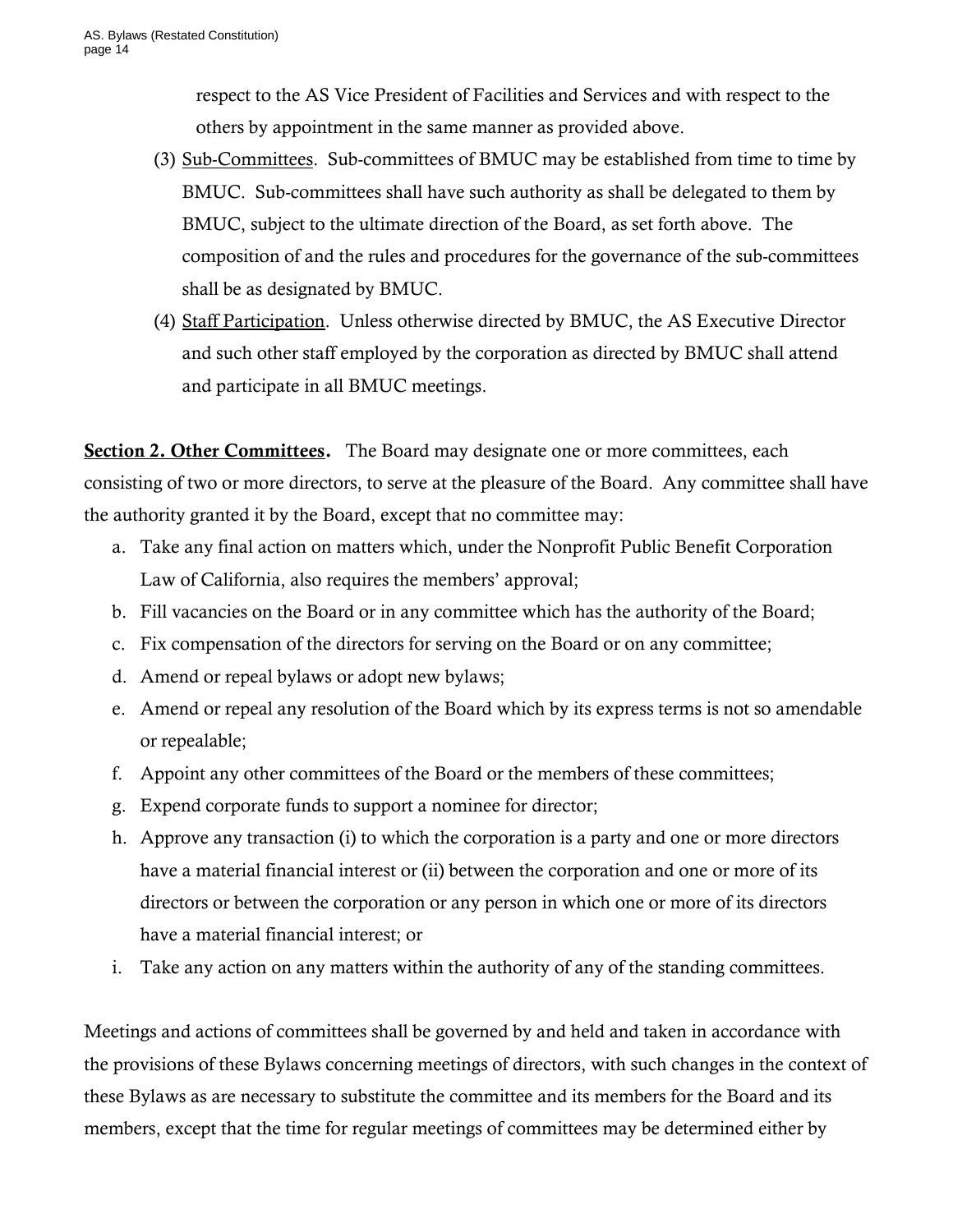resolution of the Board or by resolution of the committee. Special meetings of committees may also be called by resolution of the Board. Notice of special meetings of committees shall also be given to any and all alternate members, who shall have the right to attend all meetings of the committee. Minutes shall be kept of each meeting of any committee and shall be filed with the corporate records. The Board may adopt rules for the governance of any committee not inconsistent with the provisions of these Bylaws.

Section 3. Qualifications and Removal of Committee Members. To qualify for membership on the committee on which they serve, a committee member shall attend any orientation programs conducted by the corporation for that particular committee and (ii) all meetings of the committee and any sub-committee thereof on which they serve. A committee member who fails to attend the orientations or three meetings of the committee or of any sub-committee thereof on which they serve, or of any combination of the two, may be removed as a member of the committee and of the sub-committee and the Board shall declare vacant their office and such vacancy shall be filled in the manner provided by these Bylaws, or if no provision therefor is made herein, by appointment by the chair of the committee with the prior approval and consent of the AS President.

The foregoing shall in no way be construed to lessen or amend the duties of the committee member as set forth herein, under rules, regulations or policies duly adopted by the Board or by the committee on which they serve, under any contract between the corporation and a committee member, or otherwise under law. The full and faithful performance of such duties by each elected committee member shall be a continuing qualification of the office of the committee member and should a committee member fail or cease to perform such duties, they may be removed as a committee member and their office declared vacant by the Board by a vote of two-thirds the directors present, a quorum being present.

## ARTICLE X - OFFICERS

Section 1. Officers. The officers of the corporation shall be a president and chair of the Board, who shall be the AS President, a secretary, who shall be the AS Executive Vice President, and a chief financial officer, who shall be the AS Vice President of Business and Finance.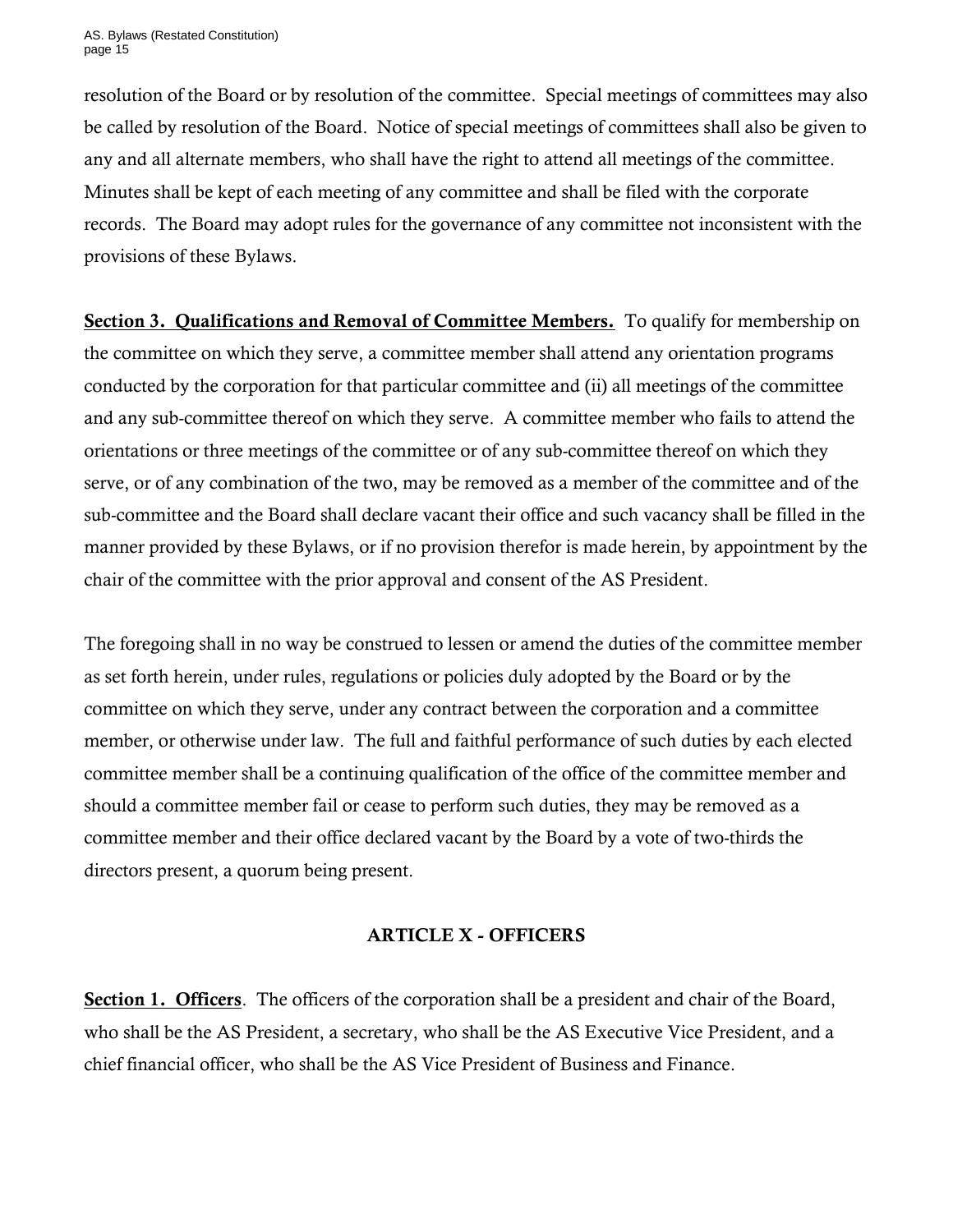Section 2. Subordinate Officers. The Board may appoint, and may authorize the president and chair of the Board or another officer to appoint any other officers that the business of the corporation may require, each of whom shall have the title, hold office for the period, have the authority and perform the duties specified in the Bylaws or determined from time to time by the Board.

Section 3. Removal of Officers. Subject to the rights, if any, of an officer under any contract of employment, any officer other than the president and chair of the Board, the secretary and the chief financial officer may be removed, with or without cause, by the Board, at any regular or special meeting of the Board, or except in the case of an officer chosen by the Board, by an officer on whom such power of removal may be conferred by the Board.

Section 4. Resignation of Officers. Any officer may resign at any time by giving written notice to the AS President. Any resignation shall take effect on the date of the receipt of that notice or at any later time specified in that notice; and, unless otherwise specified in that notice, the acceptance of the resignation shall not be necessary to make if effective. Any resignation is without prejudice to the rights, if any, of the corporation under any contract to which the officer is a party.

Section 5. Vacancies in Offices. Vacancy in any office because of death, resignation, removal, disqualification, or any other cause shall be filled only in the manner prescribed in these Bylaws for filling a vacancy in that office.

Section 6. Responsibilities of Officers. The responsibilities of the officers, which may be delegated by them to staff employed by the corporation, shall be as follows:

a. President and Chair of the Board. The president and chair of the Board subject to the control of the Board or of any standing committee having authority over such, shall generally supervise, direct, and control the business and the officers of the corporation. They shall preside at all meetings of the members and at all meetings of the Board. They shall be the official representative of the corporation on campus, in the community, and with other schools and organizations thereof and shall appoint, where appropriate, members to posts on all AS boards, committees, councils or panels outside the direct jurisdiction of the Board or of any standing committee of the Board, unless otherwise provided in these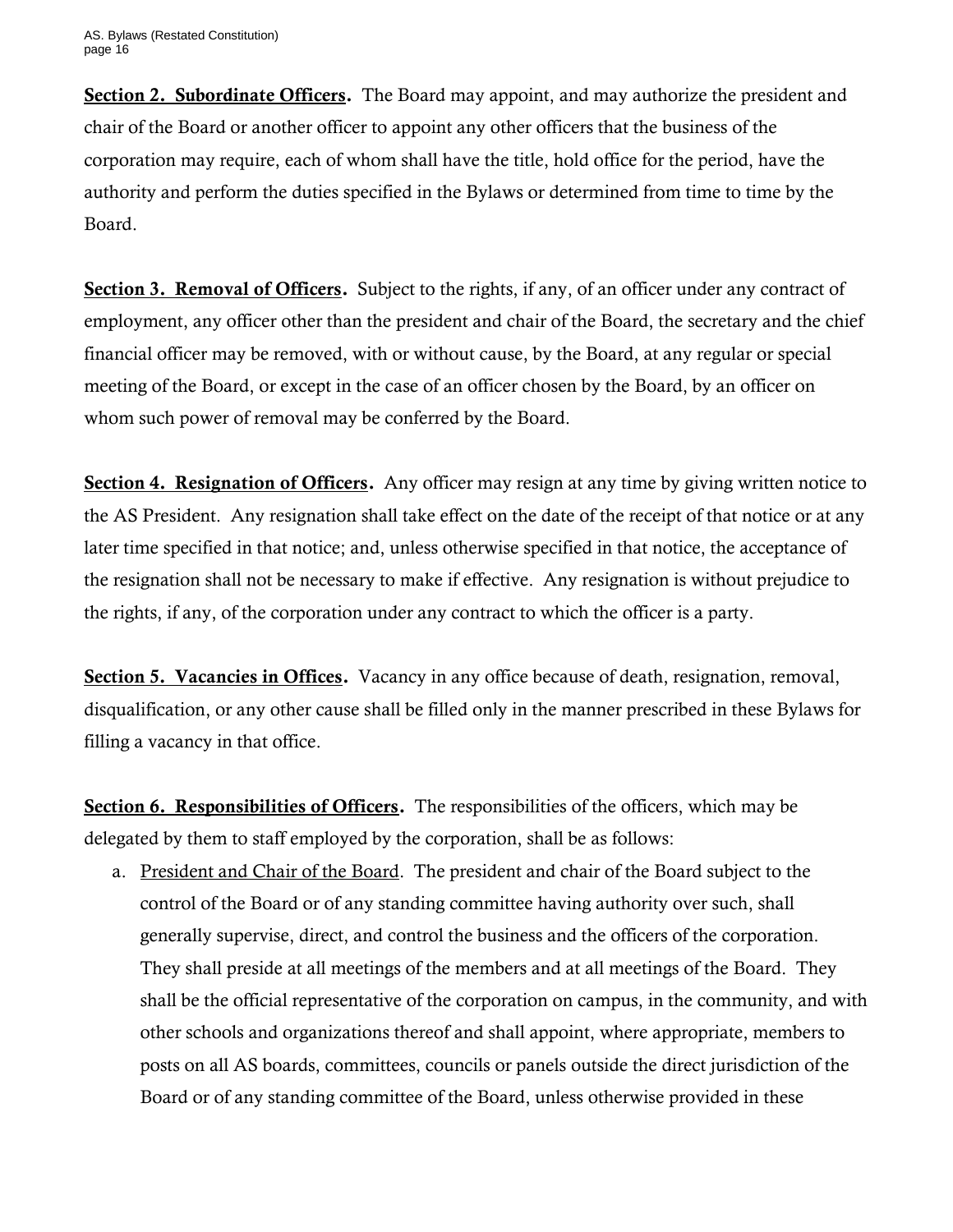Bylaws, which appointments shall be subject to the approval of the Board. They shall have such other powers and duties as may be prescribed by the Board or these Bylaws.

- b. Secretary. The secretary shall attend to the following:
	- members' meetings, and the proceedings of such meetings. (1) The secretary shall keep or cause to be kept, at the principal executive office or such other place as the Board may direct, a book of minutes of all meetings and actions of directors, committees of directors, and members, with the time and place of holding, whether regular or special, and, if special, how authorized, the notice given, the names of those present at such meetings, the number of members present or represented at
	- (2) The secretary shall give, or cause to be given, notice of all meetings of the members and of the Board required by the Bylaws to be given. They shall have such other powers and perform such other duties as may be prescribed by the Board or the Bylaws.
	- (3) The secretary shall be an ex-officio member to all sub-units of the Board, assist the president and the chair in all functions of that office, be responsible for the coordination of an orientation for incoming Elected Officers, and assume all duties, power and responsibilities of the president and chair in his or her absence.
- c. Chief Financial Officer. The chief financial officer shall attend to the following:
	- (1) The chief financial officer shall keep and maintain, or cause to be kept and maintained, adequate and correct books and records of accounts of the properties and business transactions of the corporation, including accounts of its assets, liabilities, receipts, disbursements, gains, losses, capital, retained earnings, and other matters customarily included in financial statements. The books of account shall be open to inspection by any director at all reasonable times.
	- (2) The chief financial officer shall deposit or cause to be deposited all money and other valuables in the name and to the credit of the corporation with such depositories as may be designated by the Board; shall disburse the funds of the corporation as may be ordered by the Board; shall render to the president and directors, whenever they request it, an account of all of their transactions as chief financial officer and of the financial condition of the corporation; and shall have other powers and perform such other duties as may be prescribed by the Board or the Bylaws.
	- (3) If required by the Board, the chief financial officer shall provide at the expense of the corporation a bond in the amount and with the surety or sureties specified by the Board for faithful performance of the duties of their office and for restoration to the corporation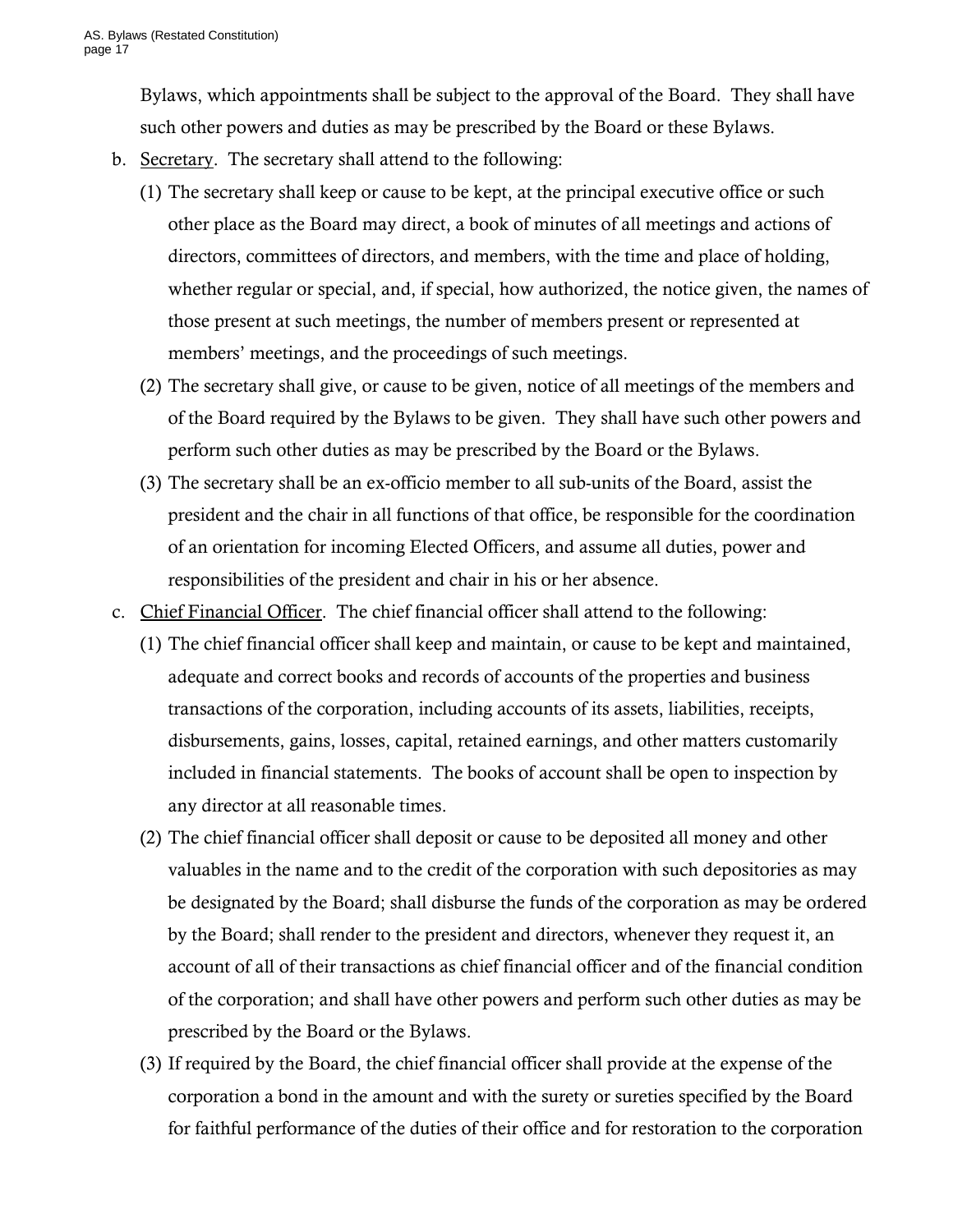of all its books, papers, vouchers, money, and other property of every kind in their possession or under their control on their death, resignation, retirement, or removal from office.

- (4) The chief financial officer shall be the treasurer for the corporation, submit or cause to be submitted monthly financial reports for the corporation prepared in a professional manner, to the Board, and shall assume all duties, powers and responsibilities of the president and chair in the absence of the president and chair and of the secretary.
- d. Executives. The Executives shall meet and confer with the AS Executive Director as often as necessary on matters involving the ordinary business and affairs of the corporation and the implementation of Board policies and consult with the AS Executive Director to plan and prepare the agenda for all Board meetings.

# ARTICLE XI - INDEMNIFICATION OF DIRECTORS, OFFICERS, EMPLOYEES AND OTHER AGENTS

 "proceeding," as that term is used in that section, and including an action by or in the right of the "Expenses," as used in this Bylaw, shall have the same meaning as in section 5238(a) of the To the fullest extent permitted by law, this corporation shall indemnify its directors, officers, employees and other persons described in section 5238(a) of the California Corporation Code, including persons formerly occupying any such positions, against all expenses, judgments, fines, settlements and other amounts actually and reasonably incurred by them in connection with any corporation, by reason of the fact that the person is or was a person described in that section. California Corporations Code.

On written request of the board by any person seeking indemnification under section 5238(b) or (c) of the California Corporations Code, the Board shall promptly determine under section 5238(e) of the California Corporations Code whether the applicable standard of conduct set forth in section 5238(b) or (c) has been met and, if so, the Board shall authorize indemnification. If the Board cannot authorize indemnification because the number of directors who are parties to the proceeding with respect to which indemnification is sought prevents the formation of a quorum of directors who are not parties to that proceeding, the Board shall promptly call a meeting of members. At that meeting the members shall determine under section 5238(b) or (c) has been met and, if so, the members present at the meeting in person or by proxy shall authorize indemnification.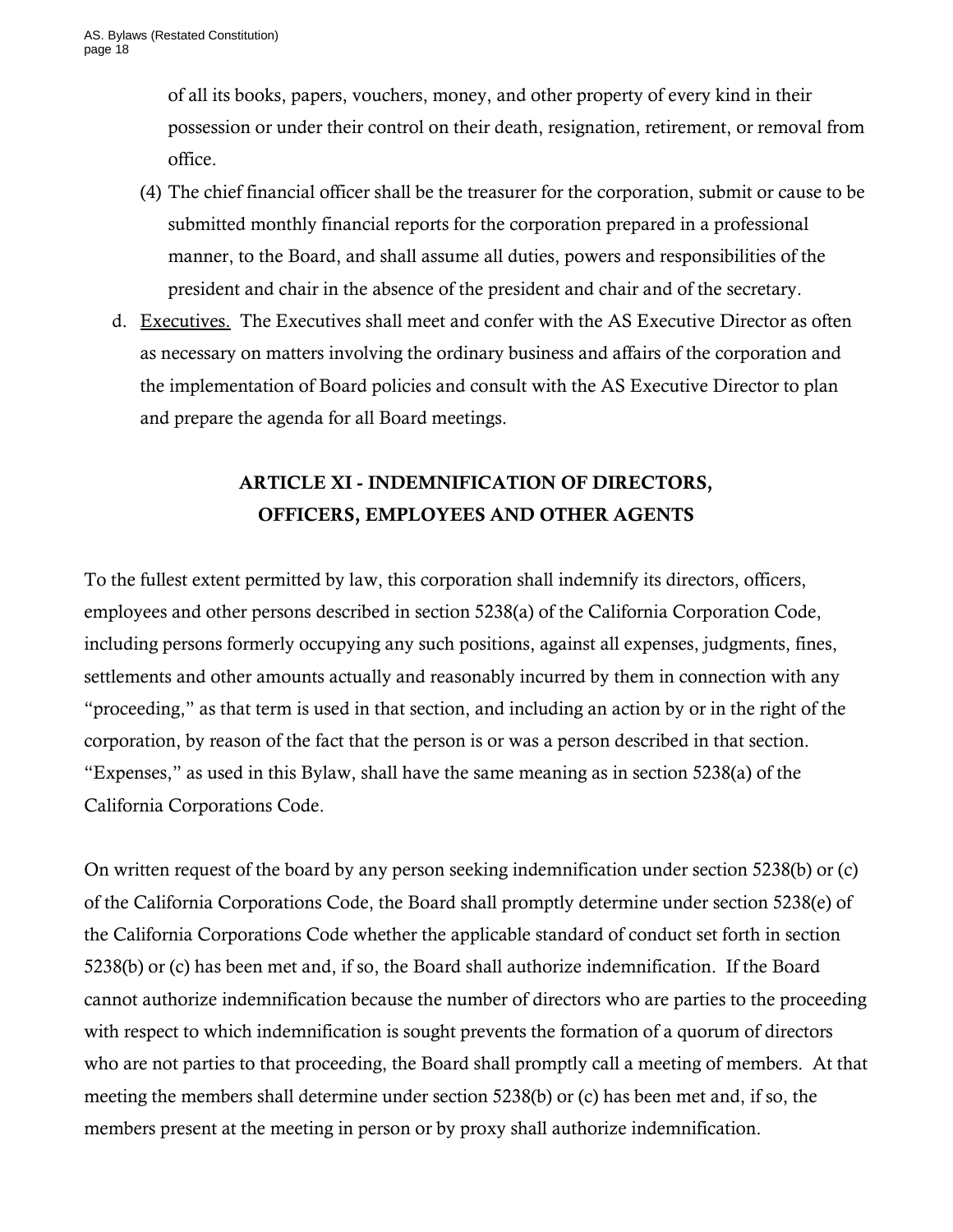To the fullest extent permitted by law and except as otherwise determined by the Board in a specific instance, expenses incurred by a person seeking indemnification under these Bylaws in defending any proceeding covered hereby shall be advanced by the corporation before final disposition of the proceeding, on receipt by the corporation of an undertaking by or on behalf of that person that the advance will be repaid unless it is ultimately determined that the person is entitled to be indemnified by the corporation for those expenses.

The corporation shall have the right to purchase and maintain insurance to the full extent permitted by law on behalf of its officers, directors, employees, and other agents, against any liability asserted against or incurred by any officer, director, employee or agent in such capacity or arising out of the officers, directors, employees or agent status as such.

Nothing contained in these Bylaws shall affect any right to indemnification to which persons other than directors and officers of this corporation may be entitled by contract or otherwise.

# ARTICLE XII - RECORDS AND REPORTS

# Section 1. Maintenance of Corporate Records. The corporation shall keep:

- a. Adequate and correct books and records of account;
- b. Minutes in written form of the proceedings of its members, Board, and committees of the Board; and
- c. A record of its members, giving their names and addresses and the class of membership held by each.

All such reports shall be kept at the corporation's principal executive office.

Section 2. Maintenance and Inspection of Articles and Bylaws. The corporation shall keep at its principal executive office, the original or a copy of the articles and Bylaws as amended to date which shall be open to inspection by the members at all reasonable times during office hours.

Section 3. Inspection by Directors. Every director shall have the absolute right at any reasonable time to inspect all books, records, and documents of every kind and the physical properties of the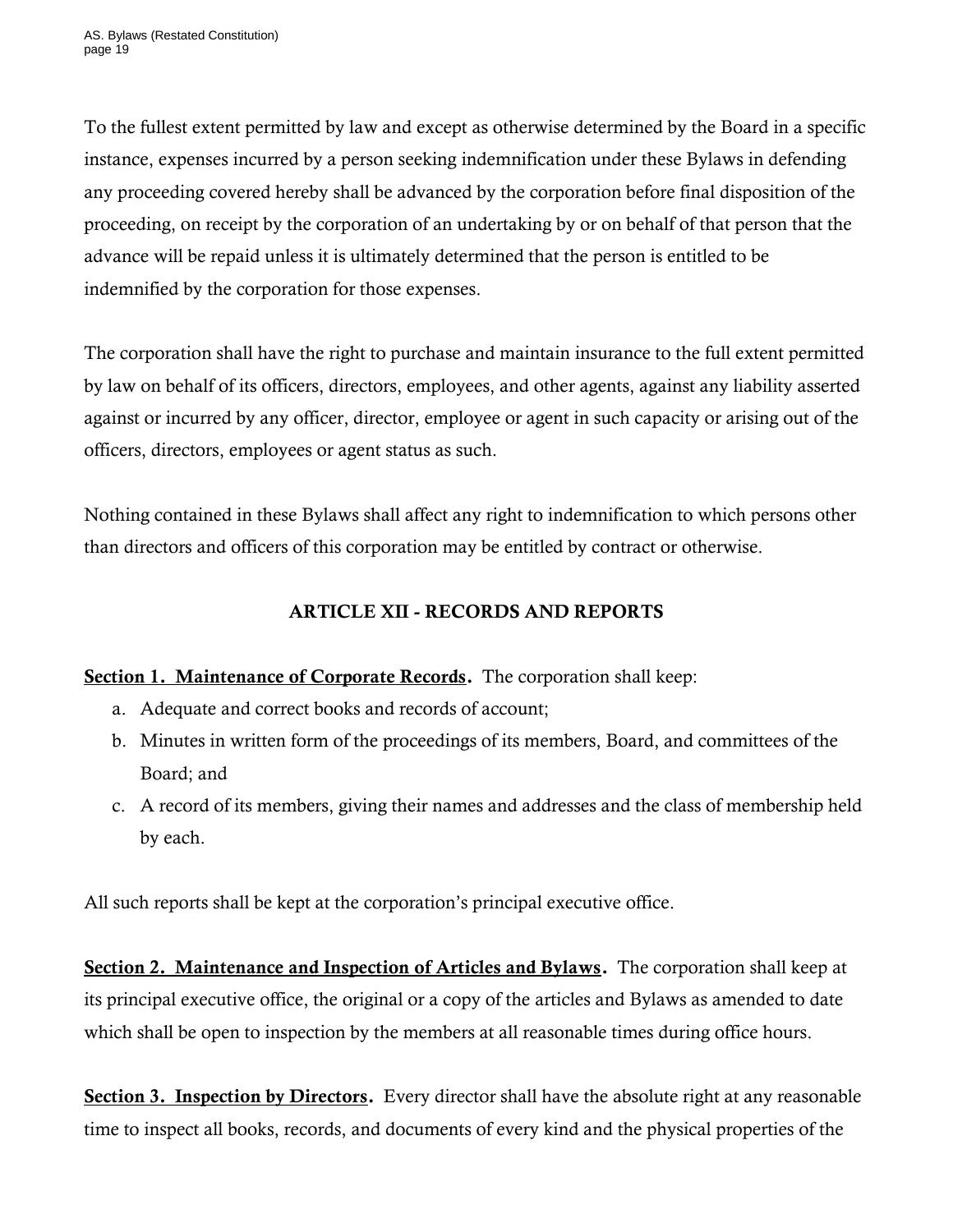corporation and each of its subsidiary corporations. This inspection by a director may be made in person or by an agent or attorney, and right of inspection includes the right to copy and make extracts of documents.

#### ARTICLE XIII - CONSTRUCTION AND DEFINITIONS

Unless the context requires otherwise, the general provisions, rules of construction and definitions in the California Nonprofit Corporation Law shall govern the construction of these Bylaws. Without limiting the generality of the above, the masculine gender includes the feminine and neuter, the singular number includes the plural, the plural number includes the singular, and the term "person" includes both the corporation and a natural person.

## ARTICLE XIV - AMENDMENTS TO BYLAWS

Except as provided in these Bylaws or in Section 5151, 5220, 5224, 5512, 5613, or 5616 of the California Corporations Code, these Bylaws may be amended or repealed by the Board on a twothirds plus one vote of the directors voting, a quorum being present, unless the action would materially and adversely affect the rights of members as to voting or transfer. Where required by these Bylaws or by the foregoing sections of the California Corporations Code or where the action would materially and adversely affect the rights of members as to voting or transfer, these Bylaws may be amended or repealed only upon approval by the members.

#### ARTICLE XV - INITIATIVES

Section 1. Initiatives. For purposes of this article, the "Initiative" is the power of the members to propose amendments to these Bylaws and to policies or procedures of the AS and to adopt or reject them, and to recommend actions to be taken by the AS. Before resorting to the Initiative procedures set forth herein, the proponent or proponents thereof first in good faith must have petitioned the Board or the appropriate standing committee to take the action that is the subject of the proposed initiative and such petition must have been denied or rejected or action not have been taken thereon by the Board or standing committee by the time the Initiative procedures must begin pursuant hereto. To be placed on a ballot of a general or special election, a petition therefor signed by 20 percent of the members who voted in the general election of the AS conducted immediately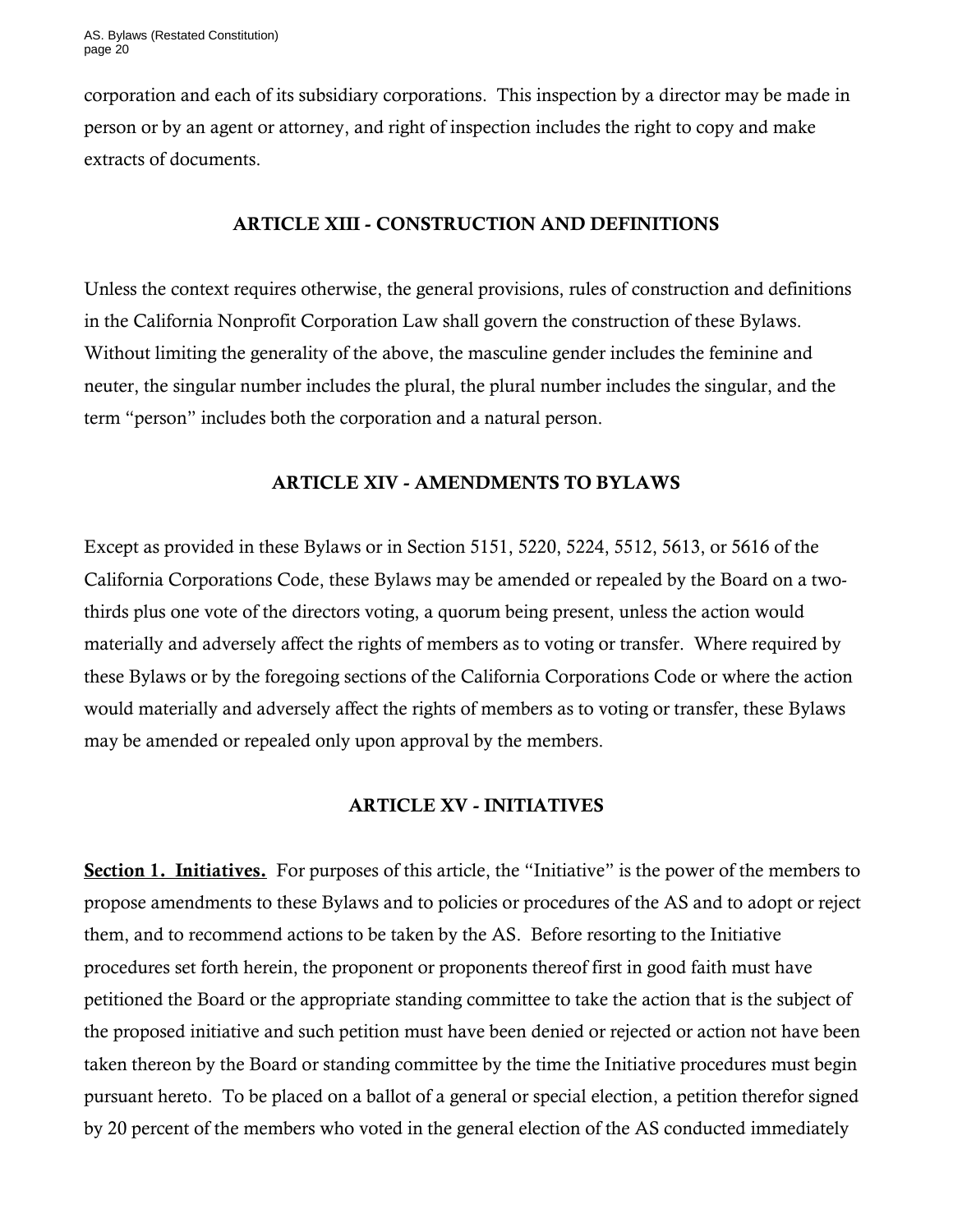preceding the submission of such petition must be submitted to the Executive Vice President, who shall verify the signatures thereon as then being members of the AS.

An initiative shall be placed on the ballot of the general election or special election next following submission and verification of the petition therefor or of a special election, if approved by the Board. Petitions when possible shall be on-line petitions.

 petition signatures would result in an insufficient number of members' signatures to qualify the Verification of the members of the corporation as defined in Article VI, Section 1 who have signed the petition will be overseen and supervised by a representative of the CSUC Student Life and Leadership Office. A random sample of the members who have signed the petition shall be verified. If such sample discloses a percentage of invalid signatures that, when applied to the total number of petition for the ballot, all of the signatures submitted shall be verified to determine if the requisite number has been obtained for the petition to appear on the ballot.

Prior to circulation to the members of the corporation of a petition for an initiative, the language thereof shall be reviewed and revised as necessary to clearly and concisely state the intent of the initiative by a panel of three comprised of a student representing the proponent or proponents selected by them, a student member of the Board appointed by the AS President, and a person appointed by the University Vice-President of Student Affairs. Once so reviewed, the initiative, then, prior to circulation, shall be determined to be in compliance with applicable CSUC and trustee policy and local, state and federal laws by the Board in consultation with legal counsel of the corporation. The Board shall determine compliance with CSUC and trustee policy and local, state and federal laws of any such petition submitted to it within ten days of the date such petition was submitted. If the Board determines such petition not to be in compliance with applicable CSUC and trustee policy or local, state or federal law, it shall provide a detailed written statement setting forth the manner in which such petition is determined not to be in compliance. If the petition determined not to be in compliance is revised and resubmitted to the Executive Vice President of the corporation, the Board again shall determine compliance with campus and trustee policy and local and state, and federal laws, in consultation with legal counsel of the corporation, within ten days of the date such revised petition is submitted.